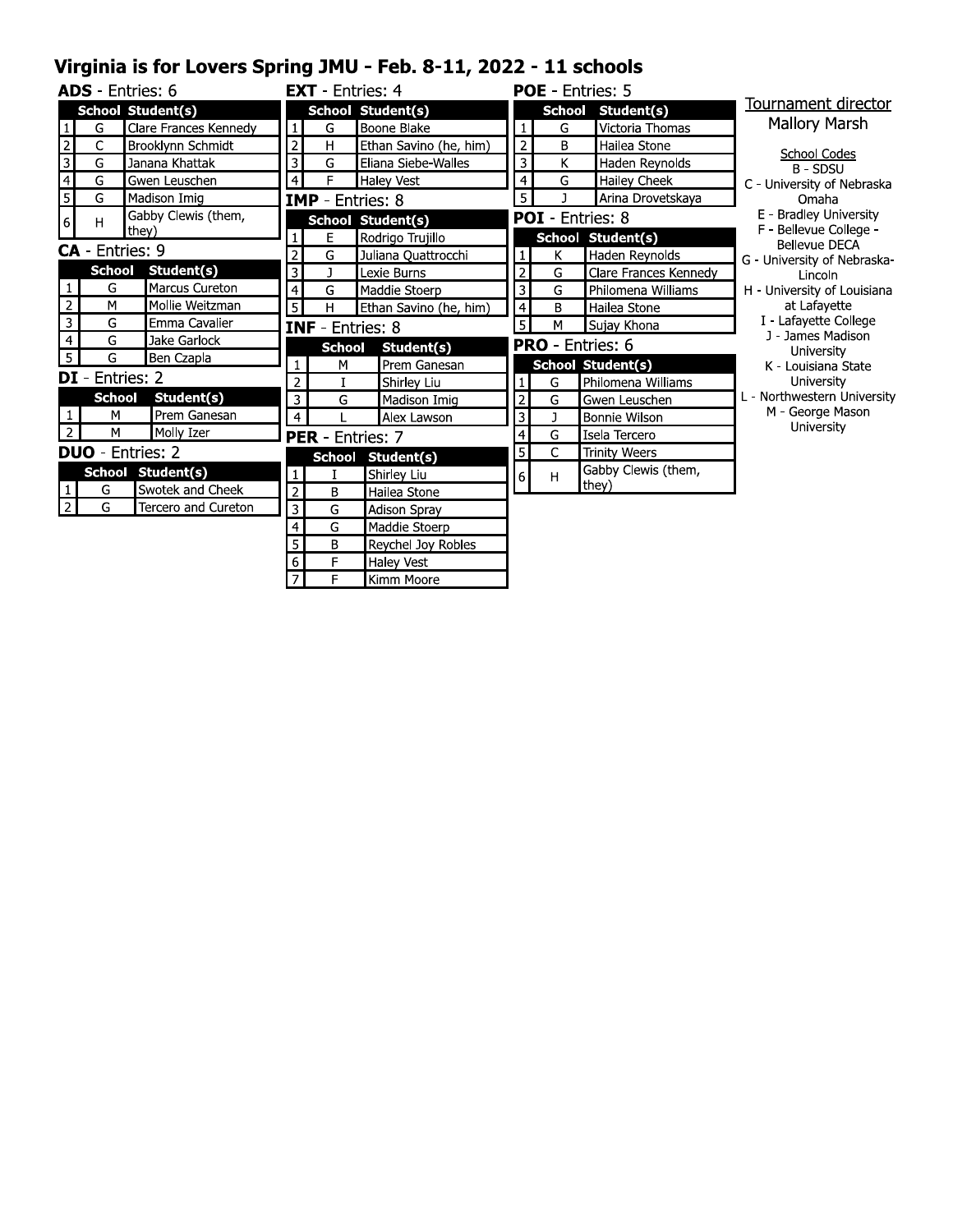# Virginia is for Lovers Spring JMU<br>Team sweepstakes

| Team                                     |    |                |    |          |          |    |          |          |    |    |    |     | ADS CA DI DUO EXT IMP INF PER POE POI PRO Total Place |
|------------------------------------------|----|----------------|----|----------|----------|----|----------|----------|----|----|----|-----|-------------------------------------------------------|
| University of Nebraska-Lincoln (G)       | 30 | 30             | 0  | 22       | 20       | 16 | 8        | 14       | 18 | 18 | 28 | 204 |                                                       |
| George Mason University (M)              | 0  | 10             | 22 | 0        | 0        | 0  | 12       | 0        | 0  |    |    | 48  | 2                                                     |
| SDSU (B)                                 | 0  | $\Omega$       | 0  | 0        | 0        | n  | 0        | 14       | 10 | 6  | N  | 30  | 3                                                     |
| Lafayette College (I)                    | 0  | 0              | 0  | 0        | 0        | 0  | 10       | 12       | 0  |    | N  | 22  | 4                                                     |
| Louisiana State University (K)           | 0  | 0              | 0  | 0        | $\Omega$ | 0  | 0        | 0        | 8  | 12 | O  | 20  | 5                                                     |
| University of Louisiana at Lafayette (H) | 2  | $\Omega$       | 0  | $\Omega$ | 10       | 4  | 0        | 0        | 0  |    |    | 18  | 6                                                     |
| University of Nebraska Omaha (C)         | 10 | $\overline{0}$ | 0  | 0        | 0        | 0  | 0        | 0        | 0  | 0  |    | 14  |                                                       |
| Bradley University (E)                   | 0  | 0              | 0  | 0        | 0        | 12 | $\Omega$ | $\Omega$ | 0  |    |    | 12  | 8                                                     |
| Bellevue College - Bellevue DECA (F)     | 0  | $\Omega$       | 0  | 0        | 6        |    | 0        | 3        | 0  |    |    | 9   | 9                                                     |
| Northwestern University (L)              | 0  | 0              | 0  | 0        |          |    | 6        | 0        | 0  |    |    | 6   | 10                                                    |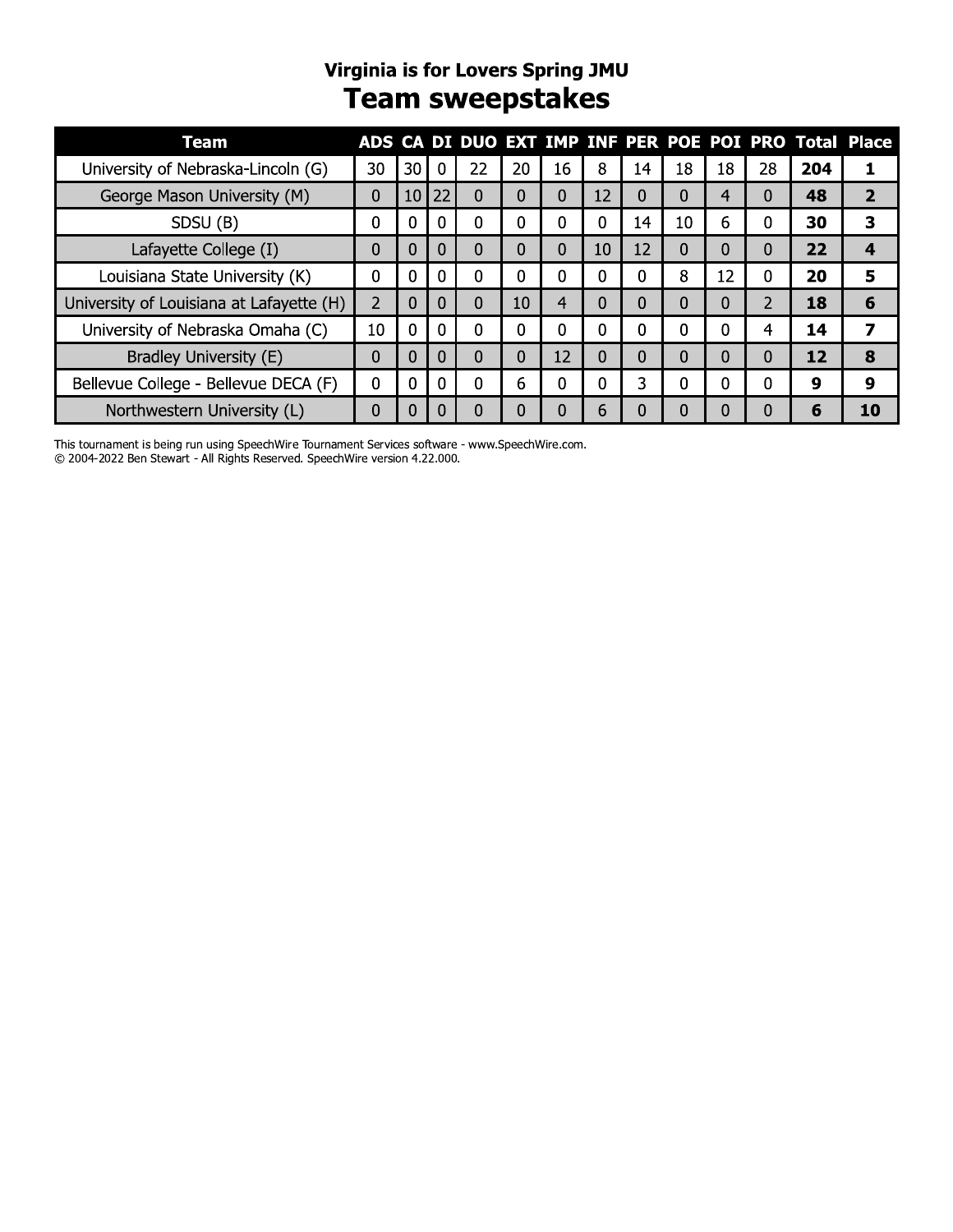# **Virginia is for Lovers Spring JMU<br>After Dinner Speaking**

| Code           | Team                                 | Competitor(s)             | <b>Prelim</b><br>result |
|----------------|--------------------------------------|---------------------------|-------------------------|
| C3             | University of Nebraska Omaha         | Brooklynn Schmidt         |                         |
| G11            | University of Nebraska-Lincoln       | Madison Imig              |                         |
| G17            | University of Nebraska-Lincoln       | Janana Khattak            |                         |
| G <sub>5</sub> | University of Nebraska-Lincoln       | Gwen Leuschen             |                         |
| G9             | University of Nebraska-Lincoln       | Clare Frances Kennedy     |                         |
| H <sub>2</sub> | University of Louisiana at Lafayette | Gabby Clewis (them, they) |                         |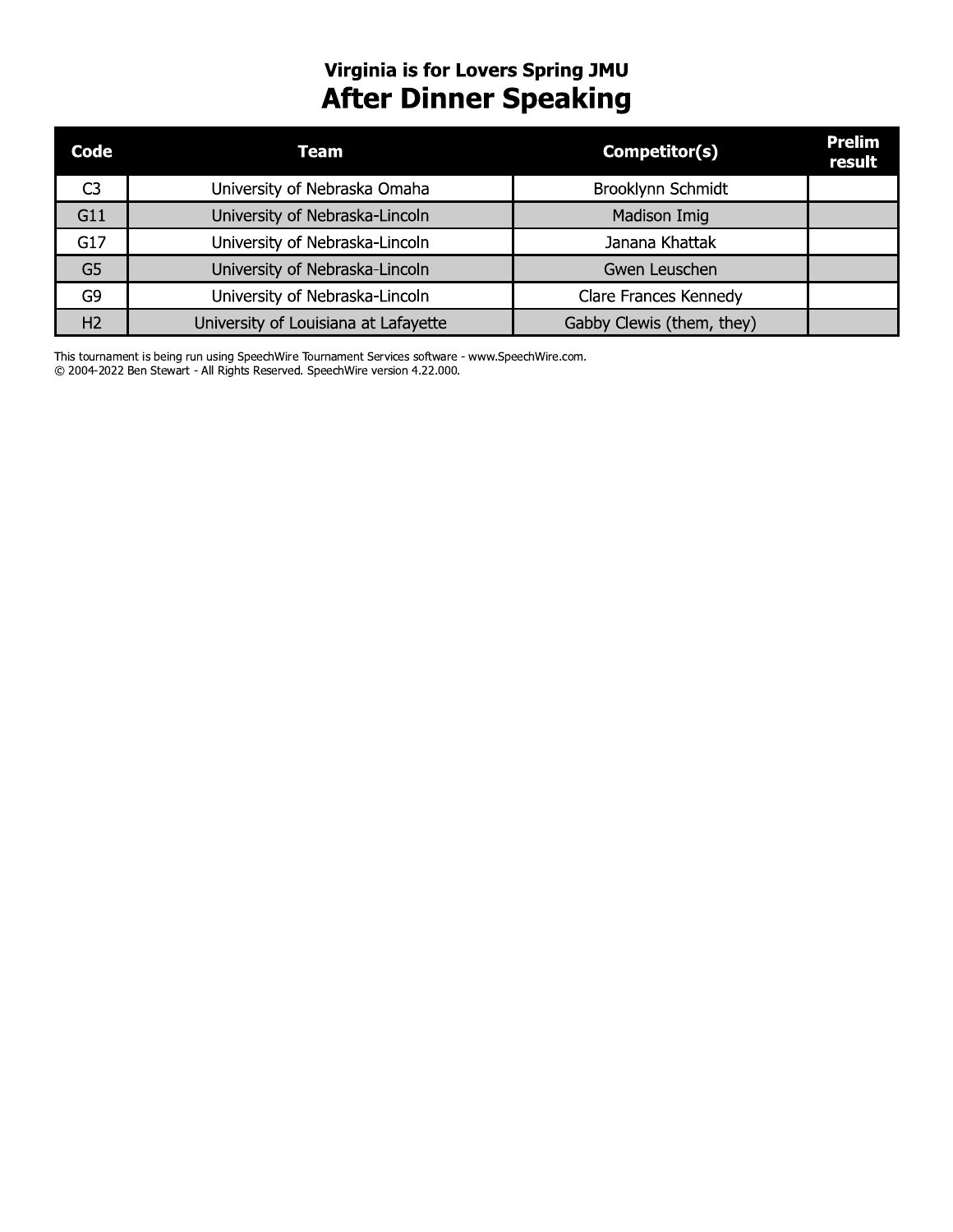# Virginia is for Lovers Spring JMU<br>Communication Analysis

| Code           | <b>Team</b>                      | Competitor(s)         | <b>Prelims</b> |                | <b>Rank</b>    | Spkr.  | <b>Prelim</b>  |  |
|----------------|----------------------------------|-----------------------|----------------|----------------|----------------|--------|----------------|--|
|                |                                  |                       |                | $\overline{2}$ | total          | points | result         |  |
| F <sub>1</sub> | Bellevue College - Bellevue DECA | <b>Haley Vest</b>     | 4(22)          | 4(21)          | 8              | 43     | 8              |  |
| F <sub>2</sub> | Bellevue College - Bellevue DECA | Kimm Moore            | 5(20)          | 3(22)          | 8              | 42     | 9              |  |
| G10            | University of Nebraska-Lincoln   | Jake Garlock          | 4(21)          | 1(24)          | 5              | 45     | 4              |  |
| G11            | University of Nebraska-Lincoln   | Madison Imig          | 2(23)          | 4(21)          | 6              | 44     | 6              |  |
| G13            | University of Nebraska-Lincoln   | <b>Marcus Cureton</b> | 3(23)          | 1(24)          | 4              | 47     | $\overline{2}$ |  |
| G14            | University of Nebraska-Lincoln   | Emma Cavalier         | 1(25)          | 2(23)          | $\overline{3}$ | 48     |                |  |
| G15            | University of Nebraska-Lincoln   | Ben Czapla            | 2(24)          | 3(22)          | 5              | 46     | 3              |  |
| G16            | University of Nebraska-Lincoln   | Tyler Walvoord        | 1(24)          | 5(20)          | 6              | 44     | 6              |  |
| M4             | George Mason University          | Mollie Weitzman       | 3(22)          | 2(23)          | 5              | 45     | 4              |  |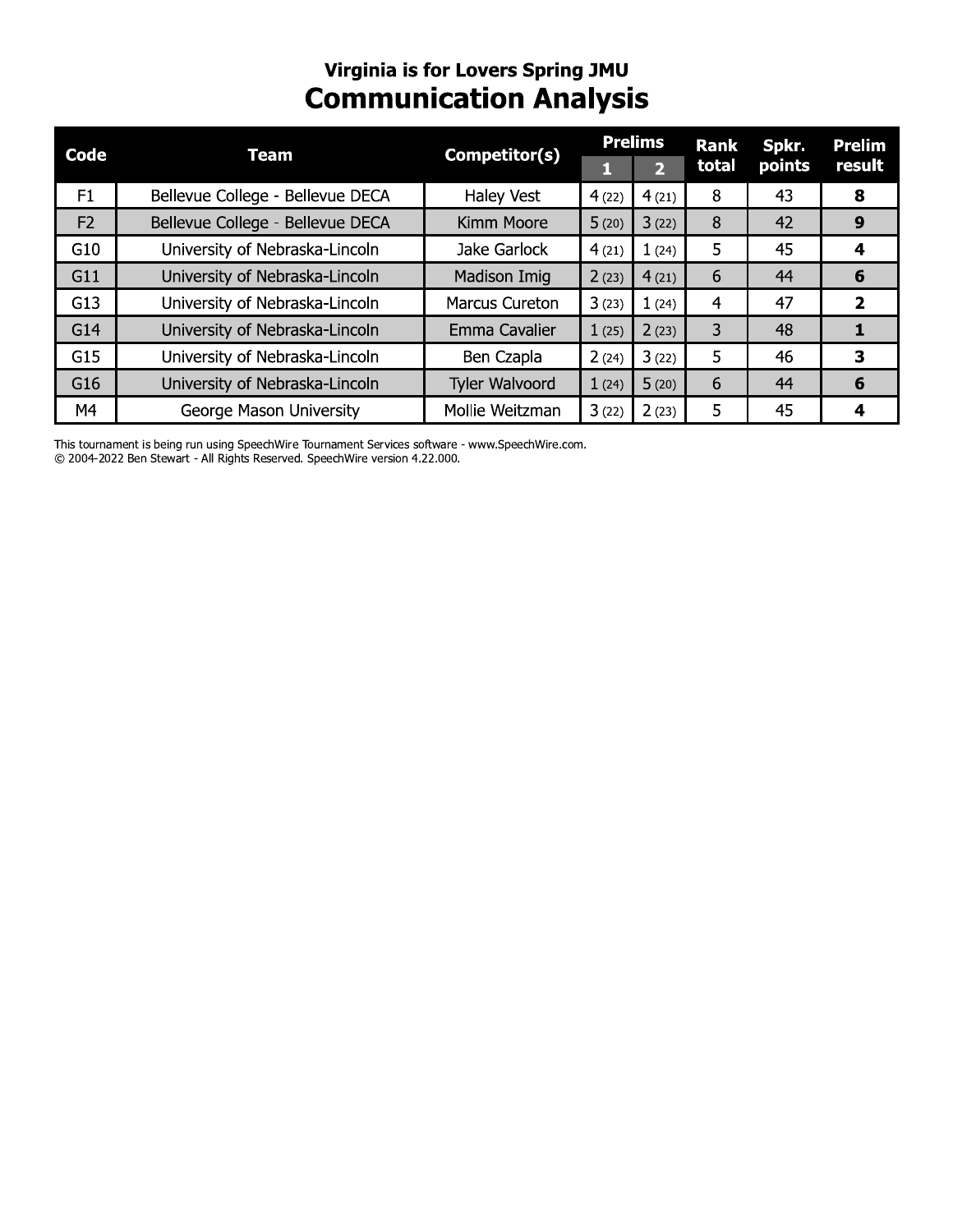# Virginia is for Lovers Spring JMU<br>Dramatic Interpretation

| Code           | Team                    | Competitor(s) | Prelim<br>result |
|----------------|-------------------------|---------------|------------------|
| M <sub>2</sub> | George Mason University | Prem Ganesan  |                  |
| М5             | George Mason University | Molly Izer    |                  |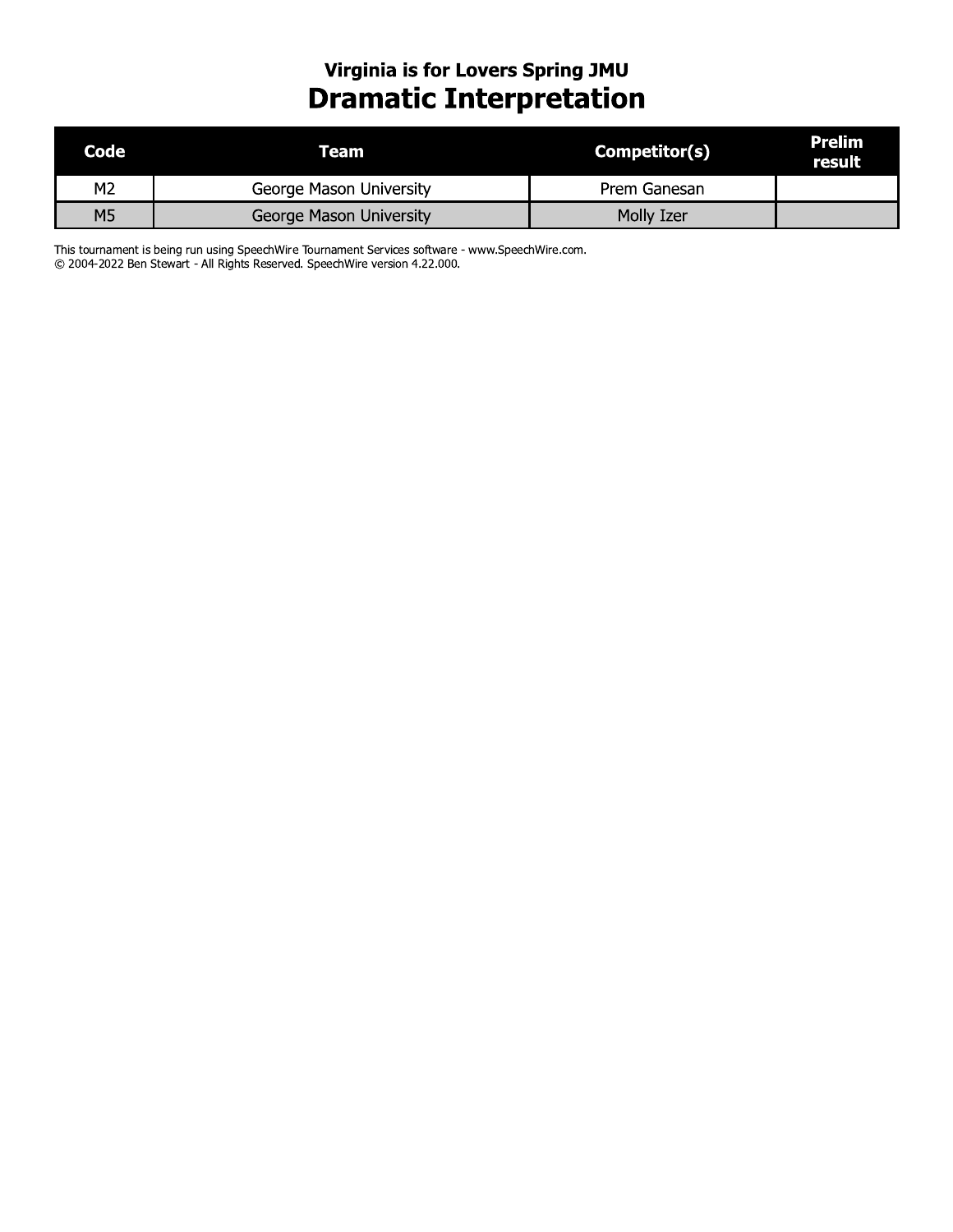# Virginia is for Lovers Spring JMU<br>Duo Interpretation

| Code | Team                           | Competitor(s)                    | Prelim<br>result |
|------|--------------------------------|----------------------------------|------------------|
| G3   | University of Nebraska-Lincoln | Hailey Cheek and David Swotek    |                  |
| G7   | University of Nebraska-Lincoln | Marcus Cureton and Isela Tercero |                  |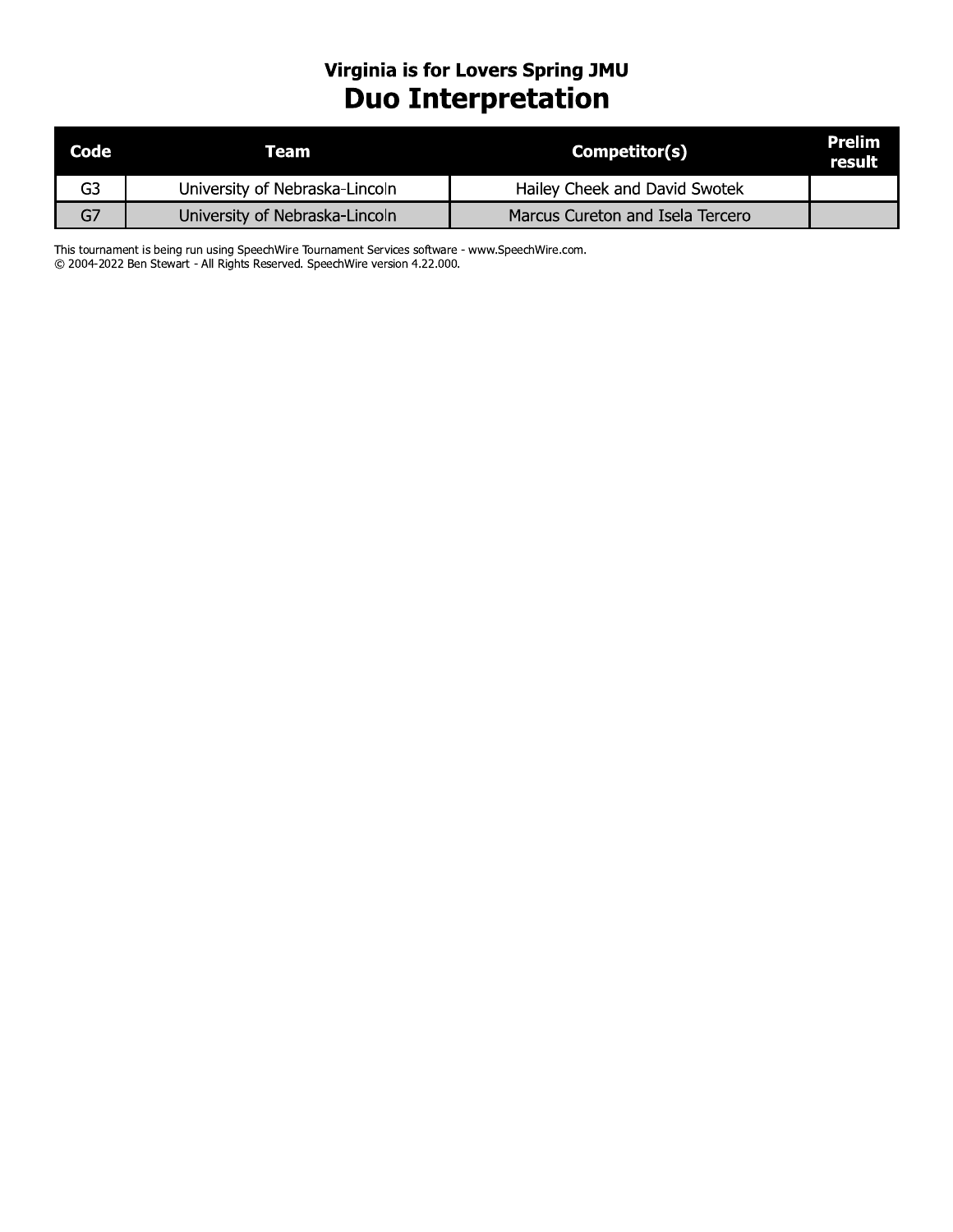# **Virginia is for Lovers Spring JMU Extemporaneous Speaking**

| Code | Team                                 | Competitor(s)          | Prelim<br>result |
|------|--------------------------------------|------------------------|------------------|
| F1   | Bellevue College - Bellevue DECA     | <b>Haley Vest</b>      |                  |
| G18  | University of Nebraska-Lincoln       | Eliana Siebe-Walles    |                  |
| G19  | University of Nebraska-Lincoln       | Boone Blake            |                  |
| H1   | University of Louisiana at Lafayette | Ethan Savino (he, him) |                  |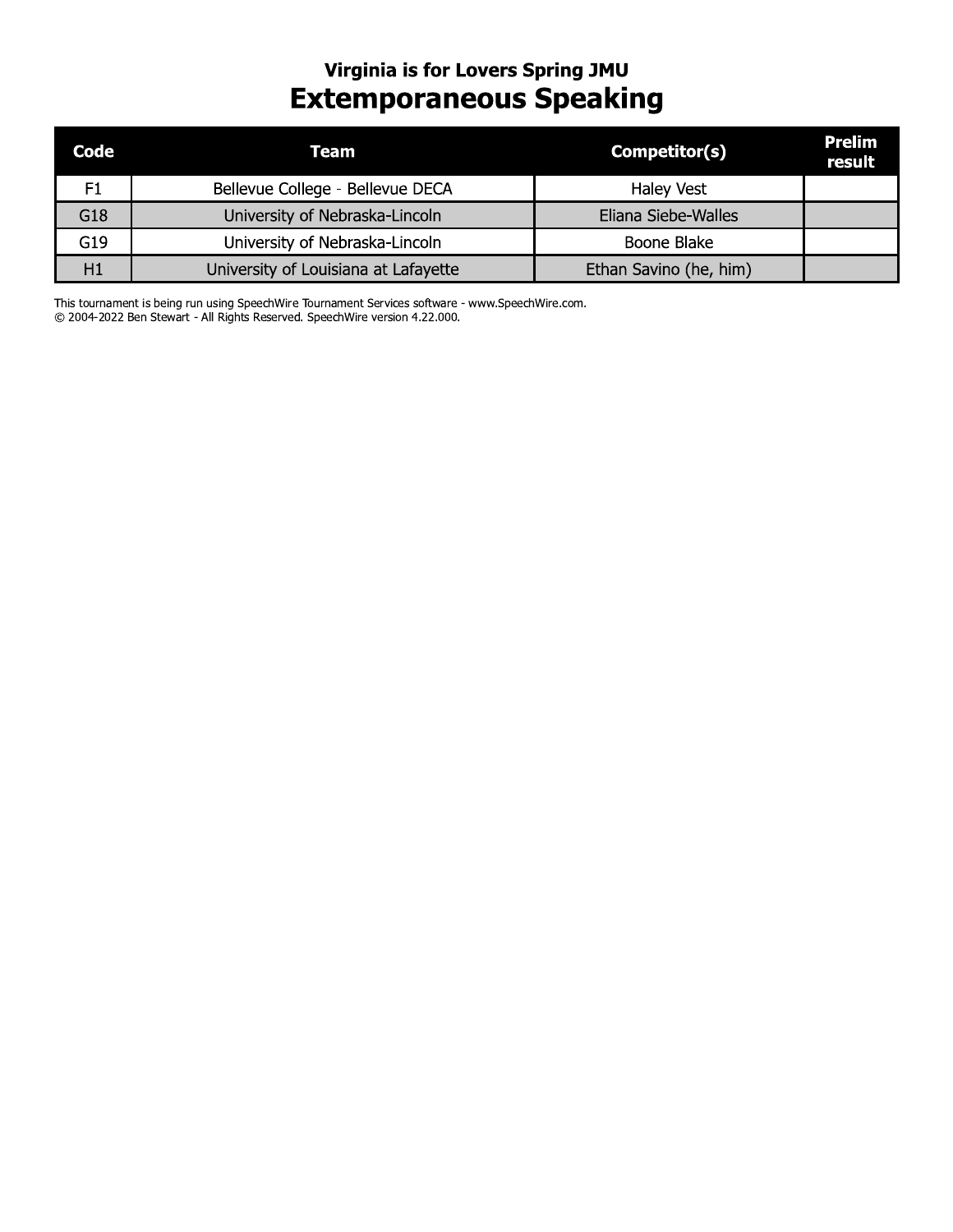# Virginia is for Lovers Spring JMU<br>Impromptu Speaking

| Code           | Team                                 | Competitor(s)          | <b>Prelims</b> |                       | <b>Rank</b>    | Spkr.  | <b>Prelim</b> |
|----------------|--------------------------------------|------------------------|----------------|-----------------------|----------------|--------|---------------|
|                |                                      |                        |                | $\boldsymbol{\Omega}$ | total          | points | result        |
| C1             | University of Nebraska Omaha         | Brooklyn Smith         | 4(18)          | 3(21)                 |                | 39     | 7             |
| E <sub>1</sub> | <b>Bradley University</b>            | Rodrigo Trujillo       | 1(25)          | 3(21)                 | 4              | 46     | 3             |
| F1             | Bellevue College - Bellevue DECA     | Haley Vest             | 4(21)          | 4(20)                 | 8              | 41     | 8             |
| G <sub>1</sub> | University of Nebraska-Lincoln       | Juliana Quattrocchi    | 3(19)          | 1(24)                 | $\overline{4}$ | 43     | 5             |
| G <sub>2</sub> | University of Nebraska-Lincoln       | Maddie Stoerp          | 2(23)          | 2(22)                 | 4              | 45     | 4             |
| H1             | University of Louisiana at Lafayette | Ethan Savino (he, him) | 1(23)          | 2(23)                 | 3              | 46     |               |
| J1             | James Madison University             | Arina Drovetskaya      | 3(22)          | 4(19)                 | 7              | 41     | 6             |
| J2             | James Madison University             | Lexie Burns            | 2(21)          | 1(23)                 | 3              | 44     | 2             |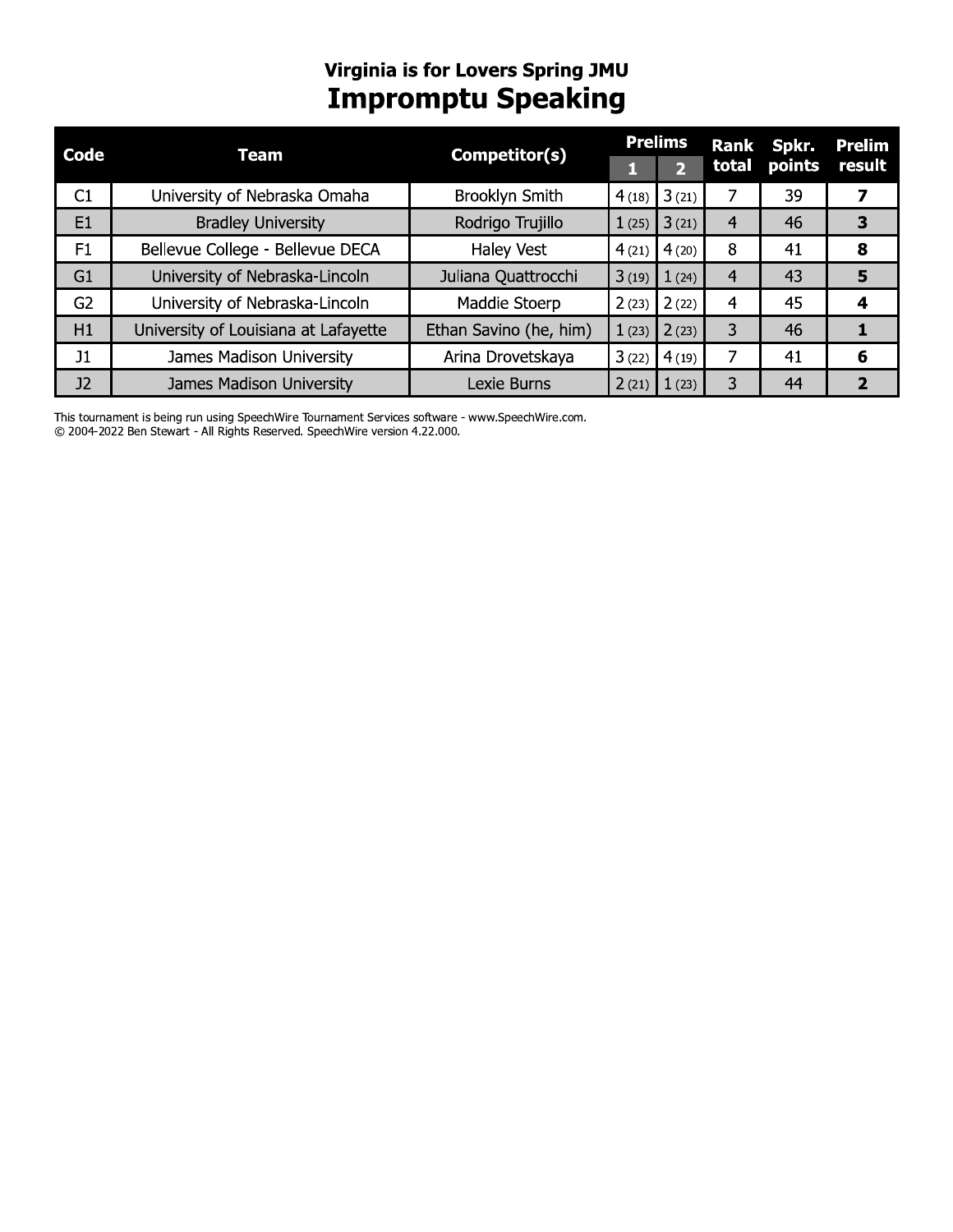# **Virginia is for Lovers Spring JMU<br>Informative Speaking**

| Code           | Team                             | Competitor(s)        | <b>Prelims</b> |              | <b>Rank</b>    | Spkr.  | <b>Prelim</b> |  |
|----------------|----------------------------------|----------------------|----------------|--------------|----------------|--------|---------------|--|
|                |                                  |                      |                | $\mathbf{Z}$ | total          | points | result        |  |
| <b>B2</b>      | <b>SDSU</b>                      | Jana Kanaan          | 4(17)          | 2(20)        | 6              | 37     | 6             |  |
| F <sub>2</sub> | Bellevue College - Bellevue DECA | Kimm Moore           | 4(22)          | 4(21)        | 8              | 43     | 8             |  |
| G10            | University of Nebraska-Lincoln   | Jake Garlock         | 3(20)          | 3(19)        | 6              | 39     | 5             |  |
| G11            | University of Nebraska-Lincoln   | Madison Imig         | 1(25)          | 3(22)        | $\overline{4}$ | 47     |               |  |
| I <sub>1</sub> | Lafayette College                | Shirley Liu          | 2(21)          | 2(23)        | 4              | 44     |               |  |
| L1             | Northwestern University          | Alex Lawson          | 2(24)          | 1(23)        | 3              | 47     | 2             |  |
| M <sub>2</sub> | George Mason University          | Prem Ganesan         | 1(24)          | 1(24)        | $\overline{2}$ | 48     |               |  |
| M <sub>3</sub> | George Mason University          | <b>Brooke Gorman</b> | 3(23)          | 4(17)        |                | 40     |               |  |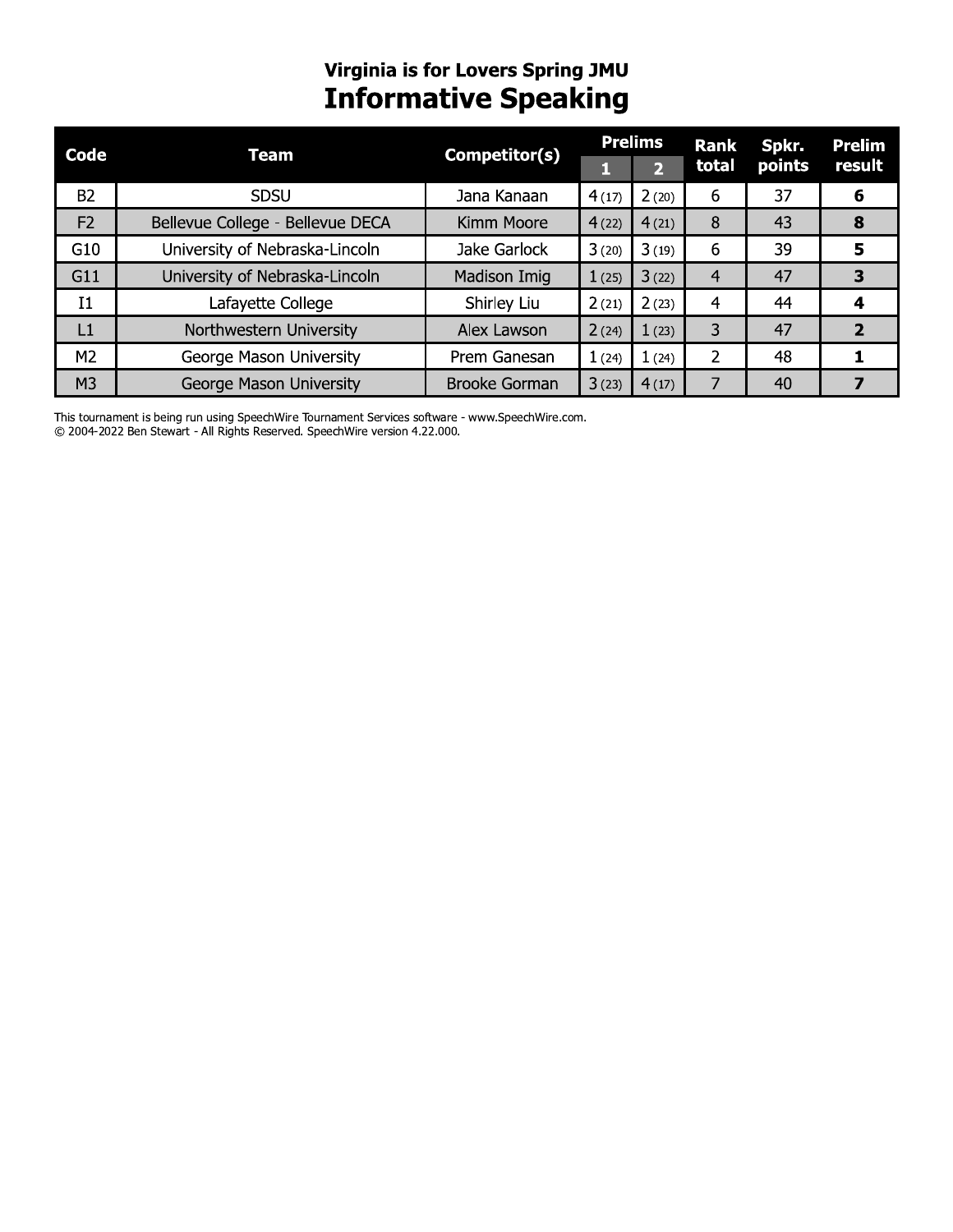# **Virginia is for Lovers Spring JMU<br>Persuasive Speaking**

| Code           | Team                             | Competitor(s)       | <b>Prelim</b><br>result |
|----------------|----------------------------------|---------------------|-------------------------|
| <b>B1</b>      | <b>SDSU</b>                      | Hailea Stone        |                         |
| B <sub>3</sub> | <b>SDSU</b>                      | Reychel Joy Robles  |                         |
| F1             | Bellevue College - Bellevue DECA | <b>Haley Vest</b>   |                         |
| F <sub>2</sub> | Bellevue College - Bellevue DECA | Kimm Moore          |                         |
| G12            | University of Nebraska-Lincoln   | <b>Adison Spray</b> |                         |
| G <sub>2</sub> | University of Nebraska-Lincoln   | Maddie Stoerp       |                         |
| T1             | Lafayette College                | Shirley Liu         |                         |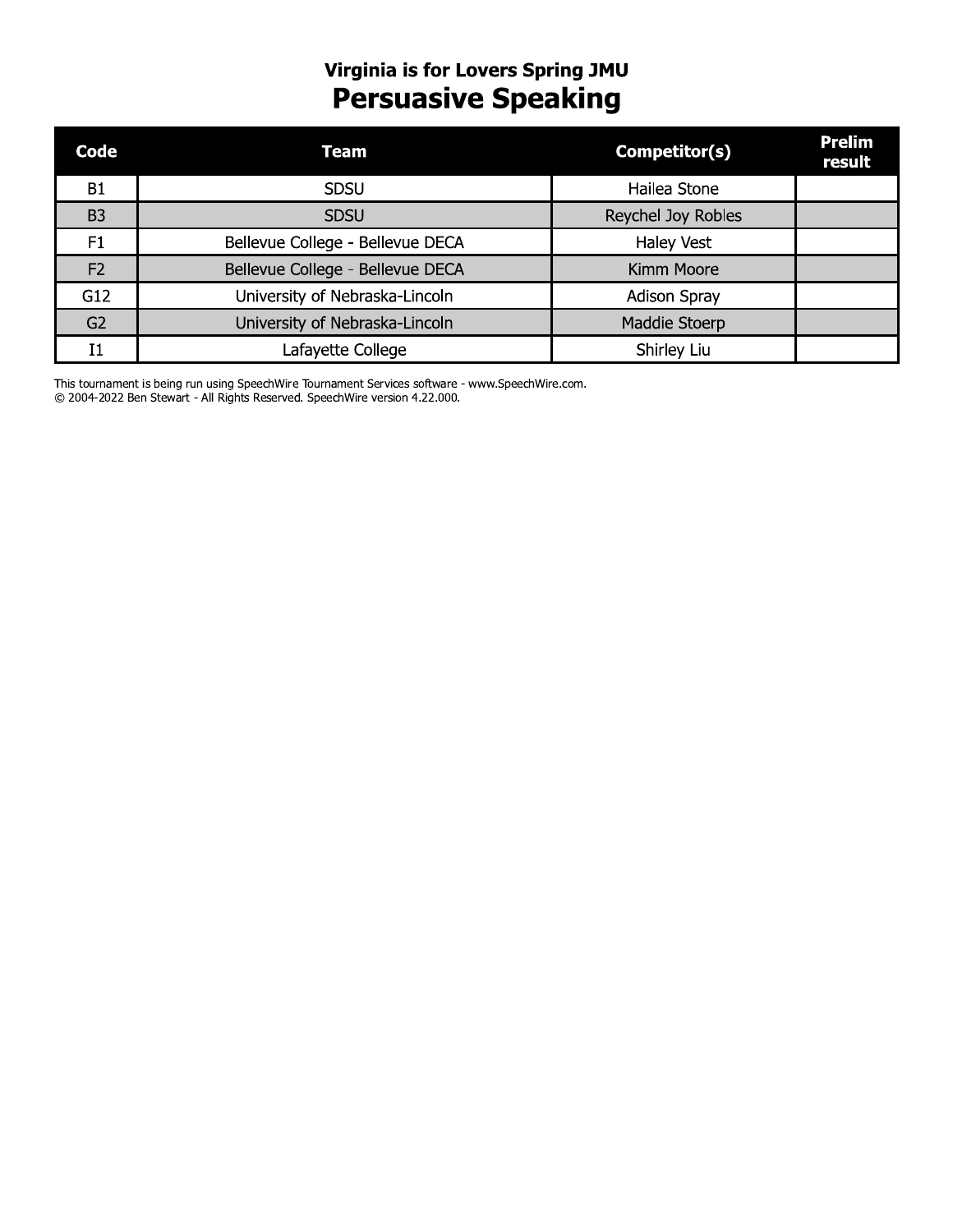# **Virginia is for Lovers Spring JMU<br>POETTY Interpretation**

| Code           | Team                           | Competitor(s)       | <b>Prelim</b><br>result |
|----------------|--------------------------------|---------------------|-------------------------|
| <b>B1</b>      | SDSU                           | Hailea Stone        |                         |
| G <sub>3</sub> | University of Nebraska-Lincoln | <b>Hailey Cheek</b> |                         |
| G4             | University of Nebraska-Lincoln | Victoria Thomas     |                         |
| J1             | James Madison University       | Arina Drovetskaya   |                         |
| Κ1             | Louisiana State University     | Haden Reynolds      |                         |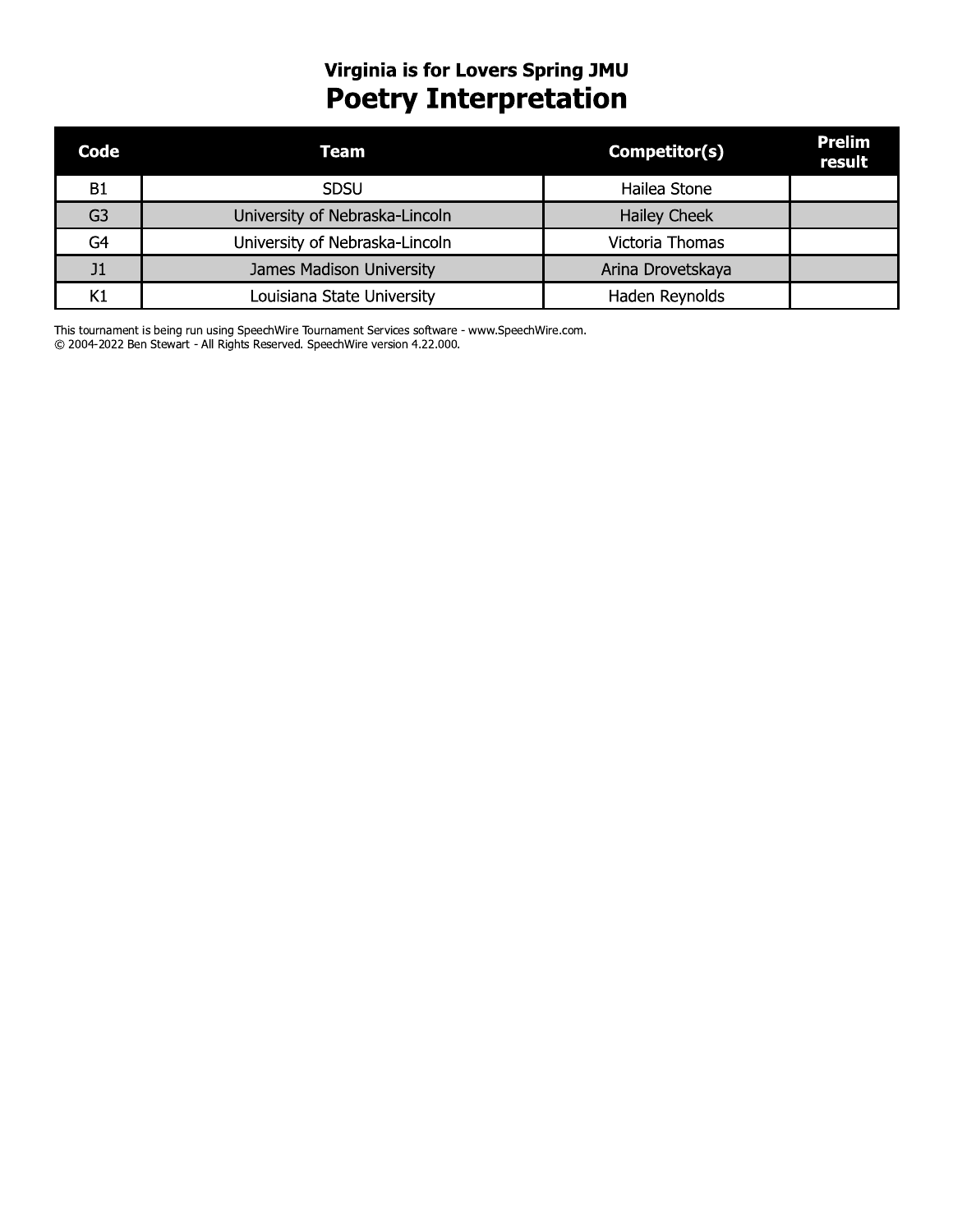## Virginia is for Lovers Spring JMU **Program Oral Interpretation**

| Code           | Team                                 | Competitor(s)             | <b>Prelims</b> |                 |   | <b>Rank Spkr.</b> | <b>Prelim</b>  |
|----------------|--------------------------------------|---------------------------|----------------|-----------------|---|-------------------|----------------|
|                |                                      |                           |                | $\mathbf{p}$    |   | total points      | result         |
| <b>B1</b>      | <b>SDSU</b>                          | Hailea Stone              | 2(23)          | 3(21)           | 5 | 44                | 5              |
| C <sub>2</sub> | University of Nebraska Omaha         | <b>Trinity Weers</b>      | 4(22)          | 4(20)           | 8 | 42                | 8              |
| G <sub>6</sub> | University of Nebraska-Lincoln       | Philomena Williams        | 2(24)          | 2(22)           | 4 | 46                | 3              |
| G <sub>8</sub> | University of Nebraska-Lincoln       | Kayli Pham                | 3(22)          | 4(18)           | 7 | 40                | 7              |
| G <sub>9</sub> | University of Nebraska-Lincoln       | Clare Frances Kennedy     | 1(24)          | 1(23)           | 2 | 47                | $\overline{2}$ |
| H <sub>2</sub> | University of Louisiana at Lafayette | Gabby Clewis (them, they) | 4(21)          | $\sqrt{3}$ (21) |   | 42                | 6              |
| K1             | Louisiana State University           | Haden Reynolds            | 1(25)          | 1(23)           | 2 | 48                |                |
| M1             | George Mason University              | Sujay Khona               | 3(23)          | 2(22)           | 5 | 45                | 4              |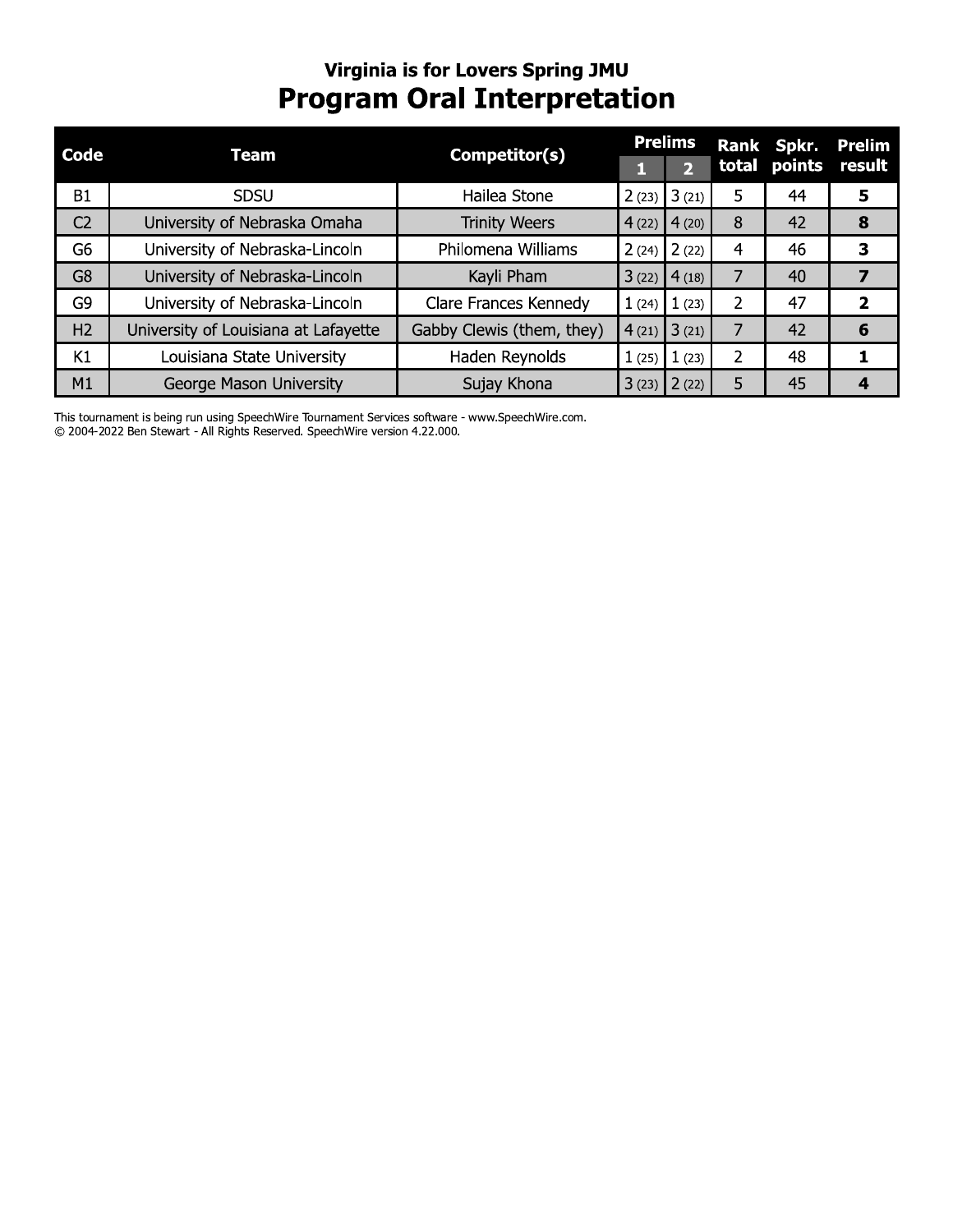## Virginia is for Lovers Spring JMU **Prose Interpretation**

| Code           | Team                                 | Competitor(s)             | <b>Prelim</b><br>result |
|----------------|--------------------------------------|---------------------------|-------------------------|
| C2             | University of Nebraska Omaha         | <b>Trinity Weers</b>      |                         |
| G <sub>5</sub> | University of Nebraska-Lincoln       | Gwen Leuschen             |                         |
| G <sub>6</sub> | University of Nebraska-Lincoln       | Philomena Williams        |                         |
| G7             | University of Nebraska-Lincoln       | Isela Tercero             |                         |
| H <sub>2</sub> | University of Louisiana at Lafayette | Gabby Clewis (them, they) |                         |
| J4             | James Madison University             | <b>Bonnie Wilson</b>      |                         |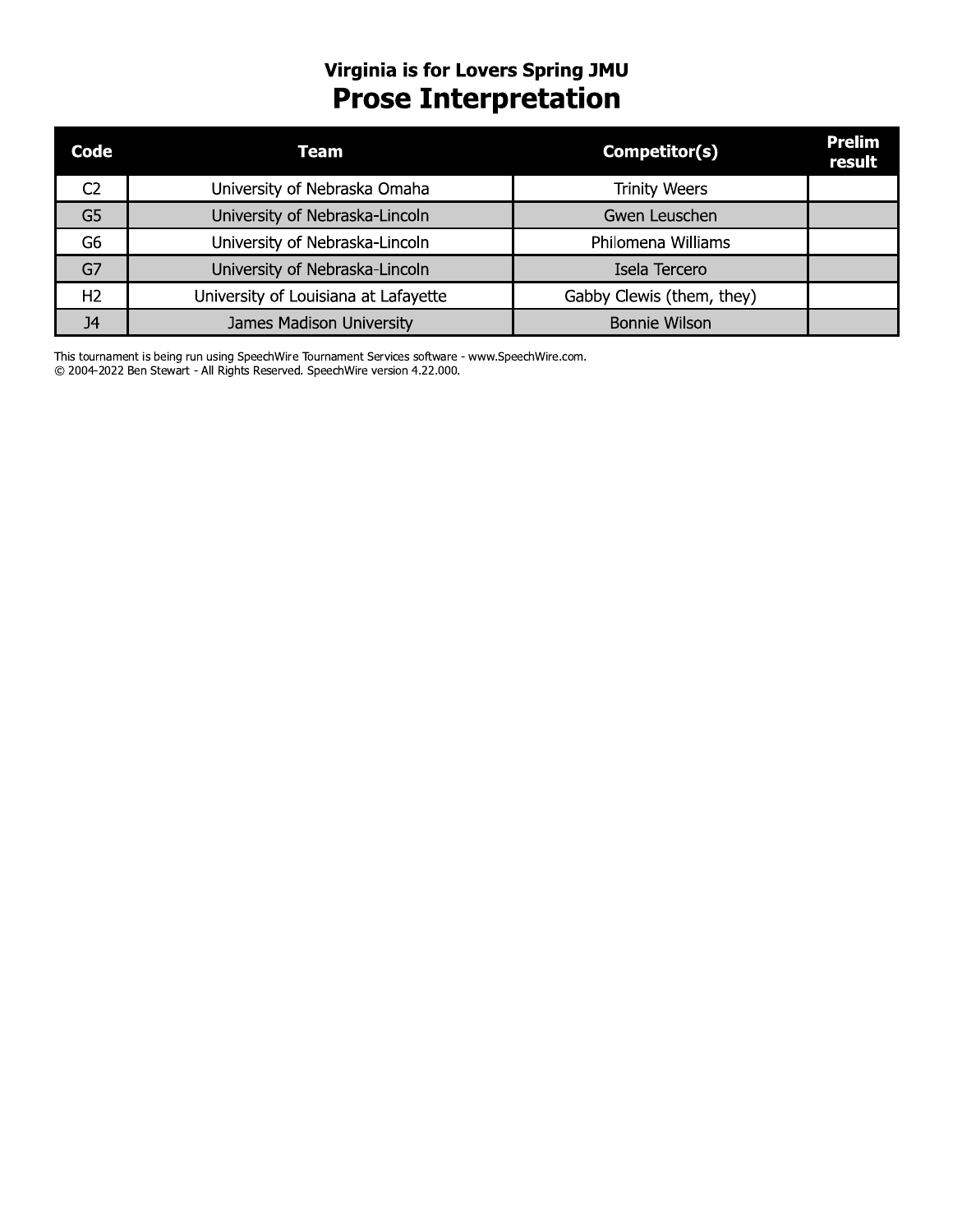# Virginia is for Lovers Spring JMU<br>**After Dinner Speaking**<br>Elimination round results

### **Final round**

| <b>Code</b>    | <b>Name</b>                               | <b>Team</b>                                | <b>X9</b>      | F <sub>1</sub>   | <b>X8 1s</b>                       |                | total          | Rank Judges Spkr.<br>pref. | points | <b>Drop</b><br>low<br>points | <b>Recips</b> | <b>Prelim Prelim</b><br><b>Ranks Points</b> | Place                   |
|----------------|-------------------------------------------|--------------------------------------------|----------------|------------------|------------------------------------|----------------|----------------|----------------------------|--------|------------------------------|---------------|---------------------------------------------|-------------------------|
| G9             | Clare<br>Frances<br>Kennedy               | University of<br>Nebraska-<br>Lincoln      | $\mathbf{1}$   | $(25)$ (24) (20) | 5                                  | $\overline{2}$ | $\overline{7}$ |                            | 69     | 49                           | 2.20          |                                             | 1                       |
| C <sub>3</sub> | <b>Brooklynn</b><br><b>Schmidt</b>        | University of<br>Nebraska<br>Omaha         | 3              | 3                | $(23)$ $(22)$ $(24)$               | $\mathbf{1}$   | $\overline{7}$ |                            | 69     | 47                           | 1.67          |                                             | $\overline{\mathbf{2}}$ |
| G17            | Janana<br>Khattak                         | University of<br>Nebraska-<br>Lincoln      | $\overline{2}$ | $\overline{4}$   | $\overline{2}$<br>$(24)$ (22) (23) | $\mathbf 0$    | 8              |                            | 69     | 47                           | 1.25          |                                             | 3                       |
| G <sub>5</sub> | Gwen<br>Leuschen                          | University of<br>Nebraska-<br>Lincoln      | $\overline{4}$ | $\overline{2}$   | 4<br> (22) (24) (21)               | $\mathbf 0$    | 10             |                            | 67     | 46                           | 1.00          |                                             | 4                       |
| G11            | Madison<br>Imig                           | University of<br>Nebraska-<br>Lincoln      | 5              | 5<br>$(21)$ (20) | 3<br>(22)                          | $\mathbf 0$    | 13             |                            | 63     | 43                           | 0.73          |                                             | 5                       |
| H <sub>2</sub> | Gabby<br><b>Clewis</b><br>(them,<br>they) | University of<br>Louisiana at<br>Lafayette | 6              | 6                | 6<br>$(20)$ $(20)$ $(19)$          | $\mathbf 0$    | 18             |                            | 59     | 40                           | 0.50          |                                             | 6                       |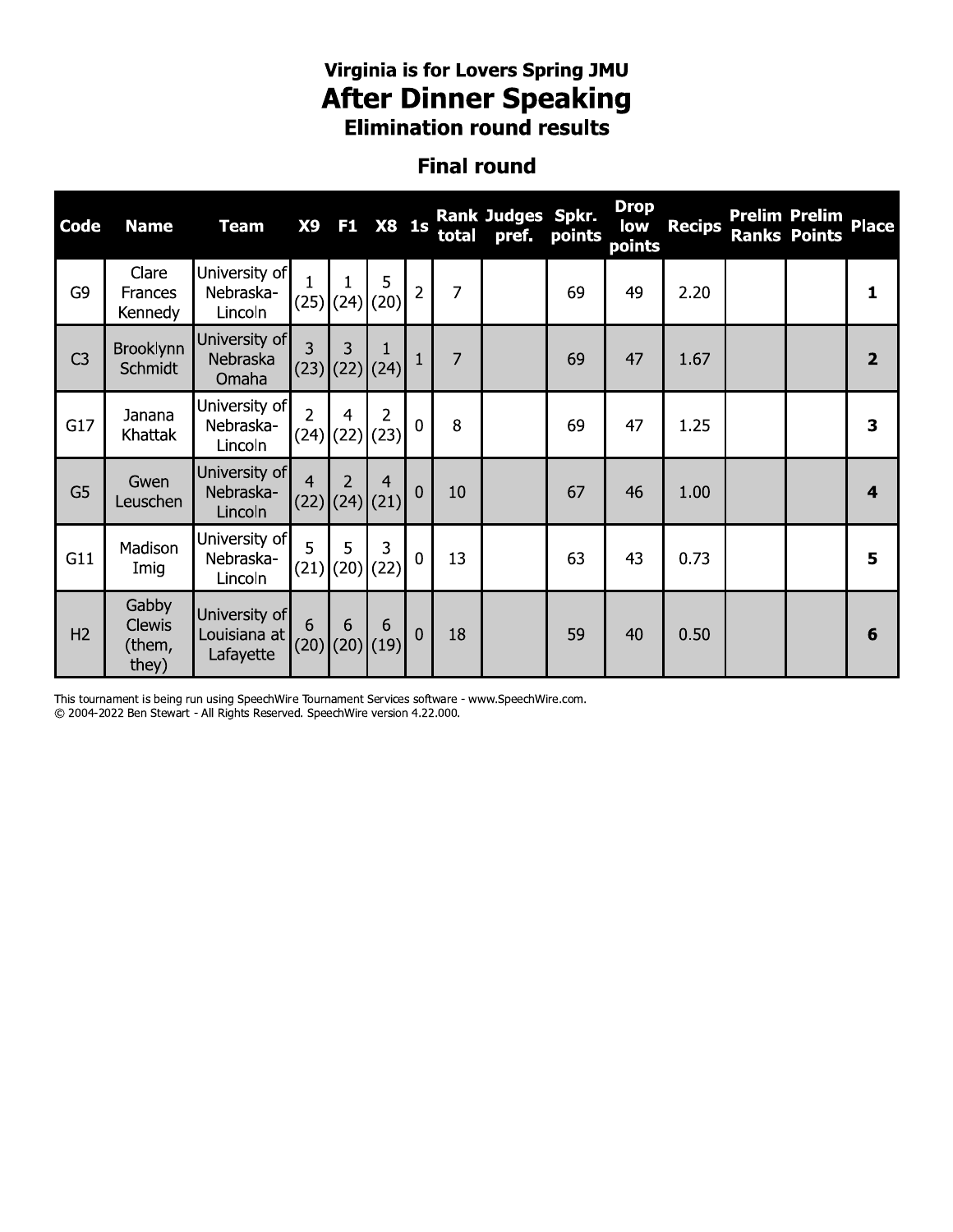## virginia is for Lovers Spring JMU Communication Analysis **Elimination round results**

## Finai round

|             |                                                                                                                                                                                 |                                       |                        |   |                  |              |       | <b>Virginia is for Lovers Spring JMU</b><br><b>Communication Analysis</b><br><b>Elimination round results</b> |        |                              |               |   |                                             |                         |  |
|-------------|---------------------------------------------------------------------------------------------------------------------------------------------------------------------------------|---------------------------------------|------------------------|---|------------------|--------------|-------|---------------------------------------------------------------------------------------------------------------|--------|------------------------------|---------------|---|---------------------------------------------|-------------------------|--|
|             |                                                                                                                                                                                 |                                       |                        |   |                  |              |       | <b>Final round</b>                                                                                            |        |                              |               |   |                                             |                         |  |
| <b>Code</b> | <b>Name</b>                                                                                                                                                                     | <b>Team</b>                           | H1                     |   | X5 X2 1s         |              | total | Rank Judges Spkr.<br>pref.                                                                                    | points | <b>Drop</b><br>low<br>points | <b>Recips</b> |   | <b>Prelim Prelim</b><br><b>Ranks Points</b> | <b>Place</b>            |  |
| G13         | University of<br>4<br>Marcus<br>$\mathbf 1$<br>1<br>$\overline{2}$<br>6<br>68<br>47<br>47<br>Nebraska-<br>2.25<br>4<br>1<br>$(25)$ (21)<br>(22)<br>Cureton<br>Lincoln<br>George |                                       |                        |   |                  |              |       |                                                                                                               |        |                              |               |   |                                             |                         |  |
| M4          | 3<br>Mollie<br>3<br>$\mathcal{P}$<br>$\mathbf 0$<br>8<br>5<br>65<br>45<br>Mason<br>47<br>1.17<br>(23)<br>$(24)$ (18)<br>Weitzman<br><b>University</b>                           |                                       |                        |   |                  |              |       |                                                                                                               |        |                              |               |   |                                             | $\overline{2}$          |  |
| G14         | Emma<br>Cavalier                                                                                                                                                                | University of<br>Nebraska-<br>Lincoln | $\mathbf{1}$<br>(25)   | 4 | 4<br>$(22)$ (17) | $\mathbf{1}$ | 9     |                                                                                                               | 64     | 47                           | 1.50          | 3 | 48                                          | 3                       |  |
| G10         | Jake<br>Garlock                                                                                                                                                                 | University of<br>Nebraska-<br>Lincoln | $\overline{2}$<br>(24) | 3 | 5<br>$(23)$ (16) | $\mathbf 0$  | 10    |                                                                                                               | 63     | 47                           | 1.03          | 5 | 45                                          | $\overline{\mathbf{4}}$ |  |
| G15         | Ben<br>Czapla                                                                                                                                                                   | University of<br>Nebraska-<br>Lincoln | 5<br>(21)              | 5 | 2<br>$(21)$ (20) | $\mathbf 0$  | 12    |                                                                                                               | 62     | 42                           | 0.90          | 5 | 46                                          | 5                       |  |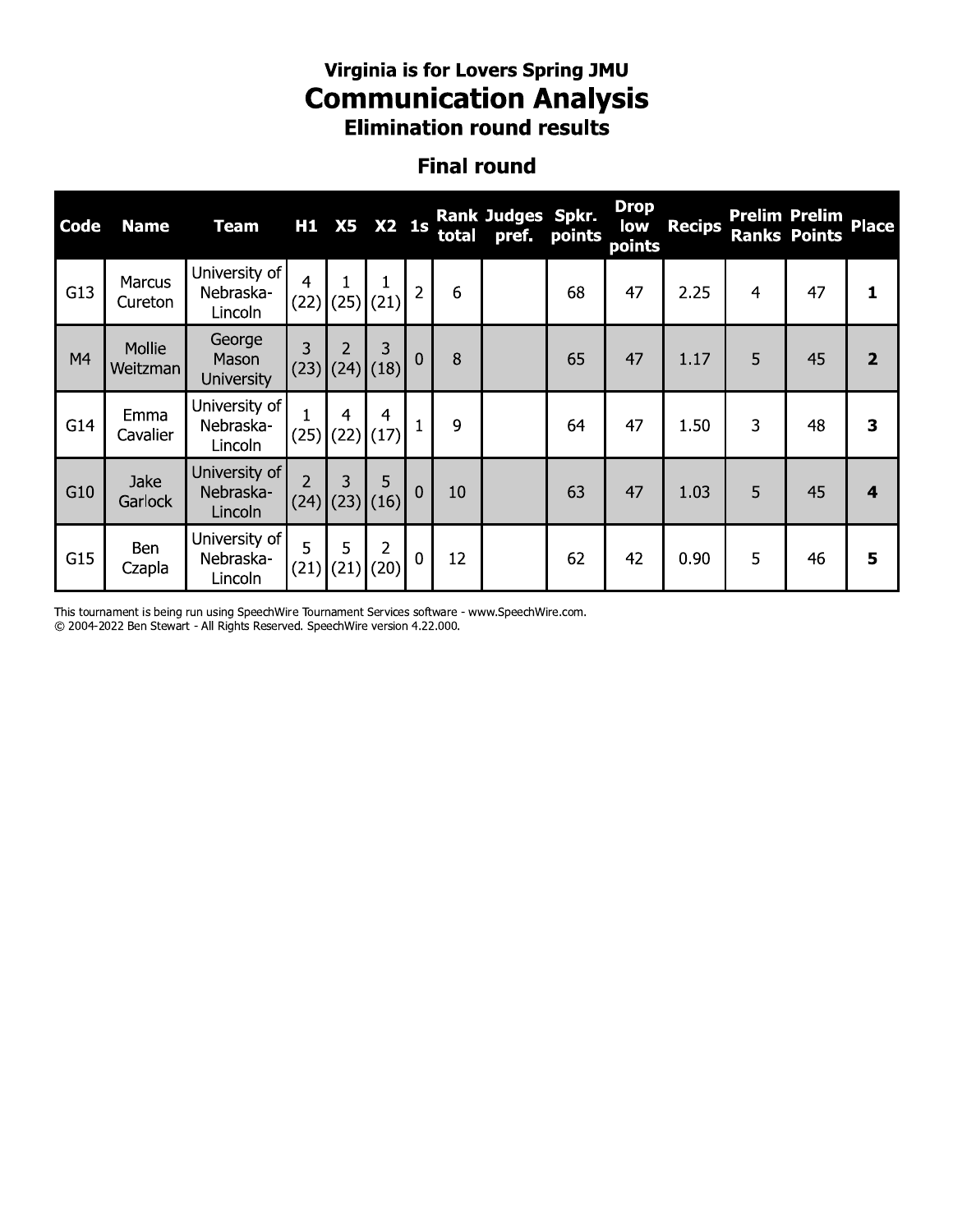# Virginia is for Lovers Spring JMU **Dramatic Interpretation**<br>Elimination round results

### **Final round**

| <b>Code</b>    | <b>Name</b>     | <b>Team</b>                   |      |      |                 |             |   | K1 H1 G1 1s Rank Judges Spkr. |    | <b>Drop</b><br>points | low Recips | Prelim Prelim<br>Ranks Points Place |   |
|----------------|-----------------|-------------------------------|------|------|-----------------|-------------|---|-------------------------------|----|-----------------------|------------|-------------------------------------|---|
| M <sub>2</sub> | Prem<br>Ganesan | George<br>Mason<br>University | (25) | (25) | $\overline{25}$ | 3           | 3 |                               | 75 | 50                    | 3.00       |                                     |   |
| M <sub>5</sub> | Molly Izer      | George<br>Mason<br>University | (22) | (24) | (24)            | $\mathbf 0$ | 6 |                               | 70 | 48                    | 1.50       |                                     | 2 |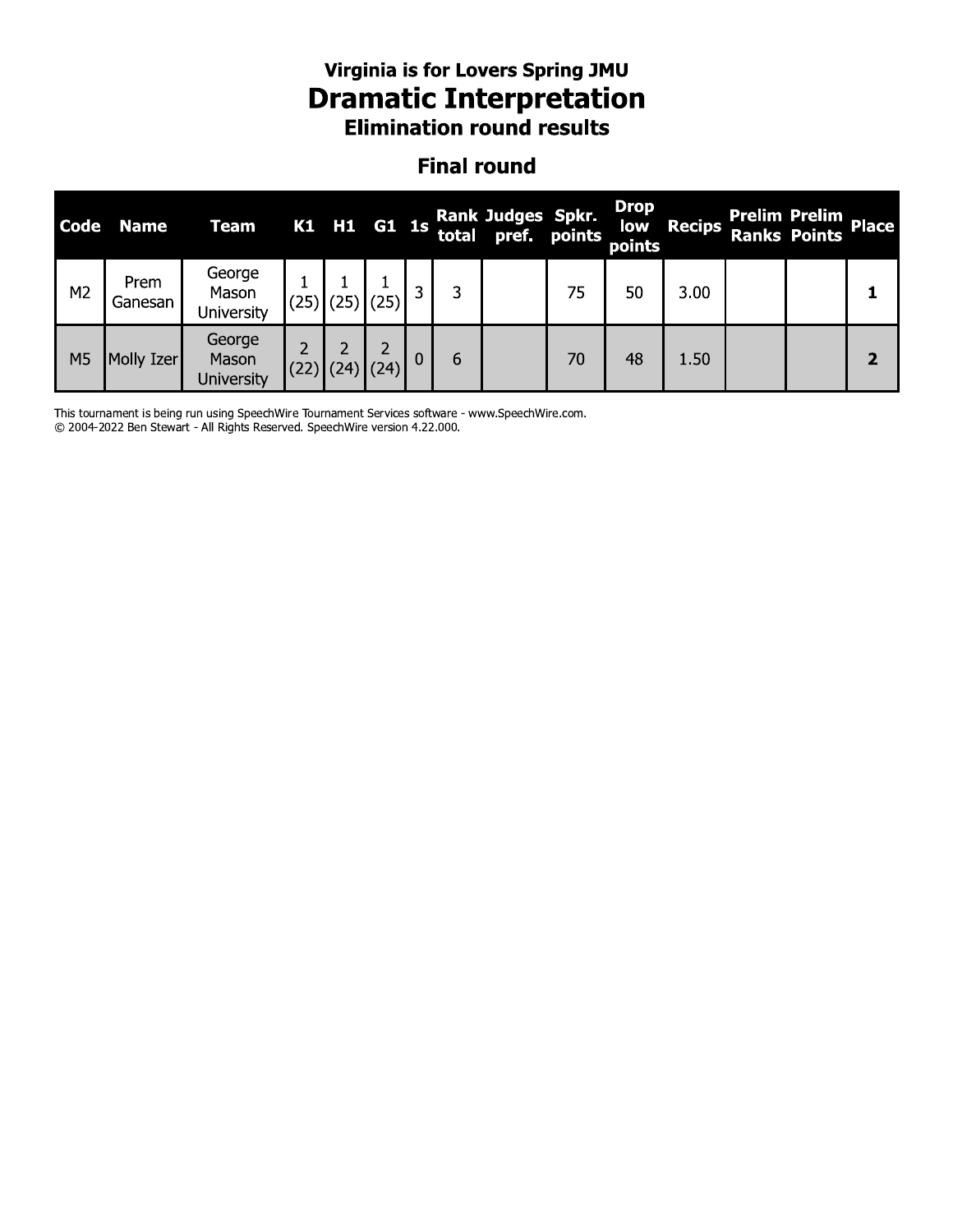# Virginia is for Lovers Spring JMU **Duo Interpretation**<br>Elimination round results

### **Final round**

| <b>Code</b>    | <b>Name</b>                                         | <b>Team</b>                           |             | C1 X3 X1 1s |              |   | Rank Judges Spkr.<br>total pref. points |    | <b>Drop</b><br>low<br>points | <b>Recips</b> | <b>Prelim Prelim</b><br><b>Ranks Points</b> | <b>Place</b>            |
|----------------|-----------------------------------------------------|---------------------------------------|-------------|-------------|--------------|---|-----------------------------------------|----|------------------------------|---------------|---------------------------------------------|-------------------------|
| G <sub>3</sub> | David<br>Swotek<br>and Hailey<br>Cheek              | University of<br>Nebraska-<br>Lincoln | $(23)$ (23) | (23)        | 3            | 3 |                                         | 69 | 46                           | 3.00          |                                             |                         |
| G7             | Isela<br>Tercero<br>and<br><b>Marcus</b><br>Cureton | University of<br>Nebraska-<br>Lincoln | $(21)$ (22) |             | $\mathbf{0}$ | 6 |                                         | 65 | 44                           | 1.50          |                                             | $\overline{\mathbf{z}}$ |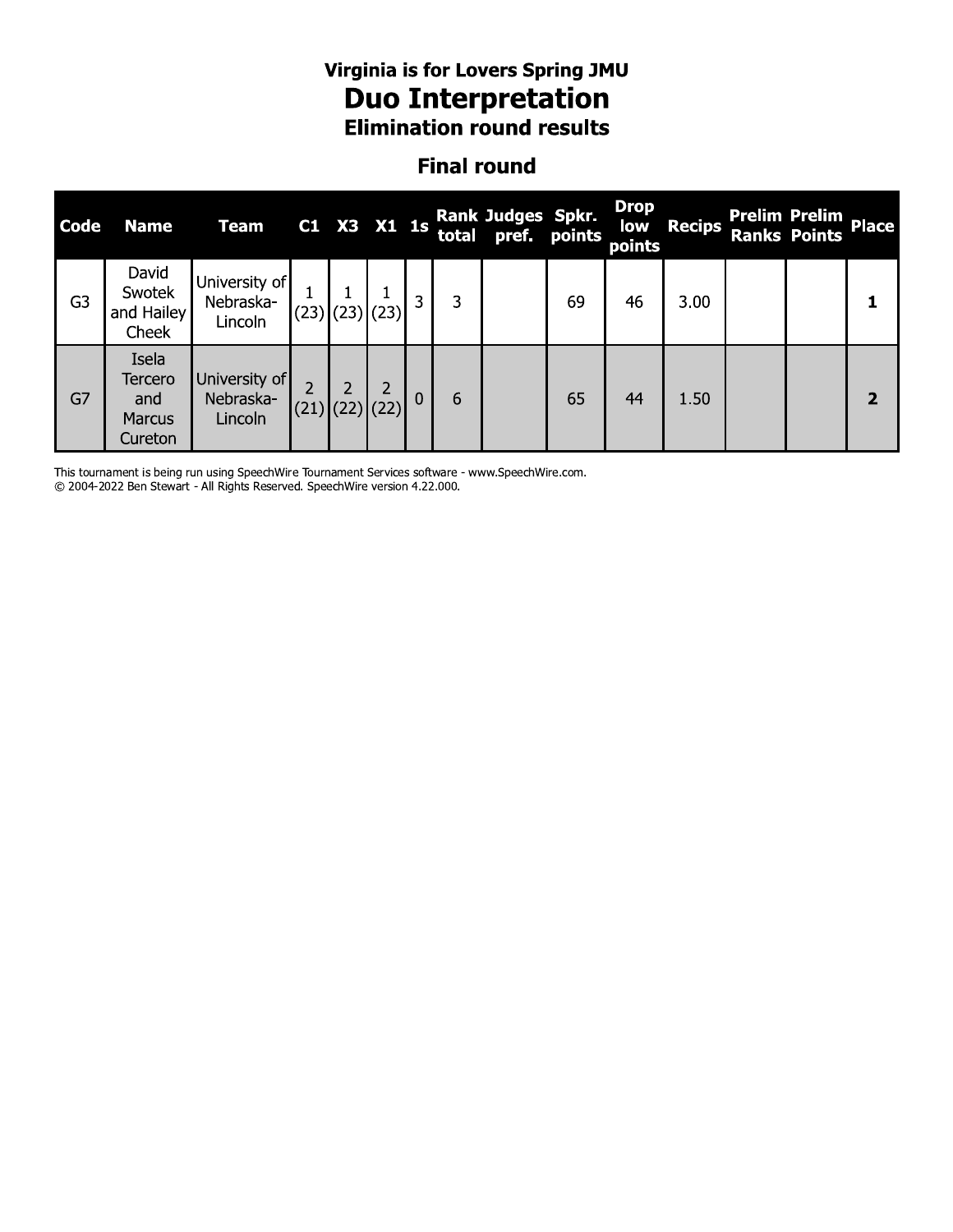## virginia is for Lovers Spring JMU Extemporaneous speaking **Elimination round results**

## Finai round

|             |                                                                                                                                                                          |                                                                |                        |                           |                             |                |       | Virginia is for Lovers Spring JMU<br><b>Extemporaneous Speaking</b><br><b>Elimination round results</b> |        |                              |               |  |                                             |                         |  |
|-------------|--------------------------------------------------------------------------------------------------------------------------------------------------------------------------|----------------------------------------------------------------|------------------------|---------------------------|-----------------------------|----------------|-------|---------------------------------------------------------------------------------------------------------|--------|------------------------------|---------------|--|---------------------------------------------|-------------------------|--|
|             |                                                                                                                                                                          |                                                                |                        |                           |                             |                |       | <b>Final round</b>                                                                                      |        |                              |               |  |                                             |                         |  |
| <b>Code</b> | <b>Name</b>                                                                                                                                                              | <b>Team</b>                                                    | <b>X5</b>              |                           | K1 X8 1s                    |                | total | Rank Judges Spkr.<br>pref.                                                                              | points | <b>Drop</b><br>low<br>points | <b>Recips</b> |  | <b>Prelim Prelim</b><br><b>Ranks Points</b> | <b>Place</b>            |  |
| G19         | University of<br>$\mathbf{1}$<br>1<br>Boone<br>1<br>$\overline{3}$<br>3<br>72<br>3.00<br>Nebraska-<br>49<br>1<br> (25) (23) <br>(24)<br><b>Blake</b><br>Lincoln<br>Ethan |                                                                |                        |                           |                             |                |       |                                                                                                         |        |                              |               |  |                                             |                         |  |
| H1          | Savino<br>(he,<br>him)                                                                                                                                                   | University of<br>Louisiana at<br>Lafayette                     | 3<br>(20)              | $\overline{2}$            | 2<br>$(22)$ (22)            | $\overline{0}$ | 7     |                                                                                                         | 64     | 44                           | 1.33          |  |                                             | $\overline{2}$          |  |
| G18         | Eliana<br>Siebe-<br>Walles                                                                                                                                               | University of<br>Nebraska-<br>Lincoln                          | $\overline{2}$<br>(22) | 4                         | 3<br>$(20)$ <sup>(21)</sup> | $\mathbf 0$    | 9     |                                                                                                         | 63     | 43                           | 1.08          |  |                                             | 3                       |  |
| F1          | Haley<br>Vest                                                                                                                                                            | <b>Bellevue</b><br>College -<br><b>Bellevue</b><br><b>DECA</b> | 4                      | 3<br>$(19)$ $(21)$ $(20)$ | 4                           | $\overline{0}$ | 11    |                                                                                                         | 60     | 41                           | 0.83          |  |                                             | $\overline{\mathbf{A}}$ |  |

I his tournament is being run using Speechwire Tournament Services software - www.Speechwire.com.

@ 2004-2022 Ben Stewart - All Rights Reserved. Speechwire version 4.22.000.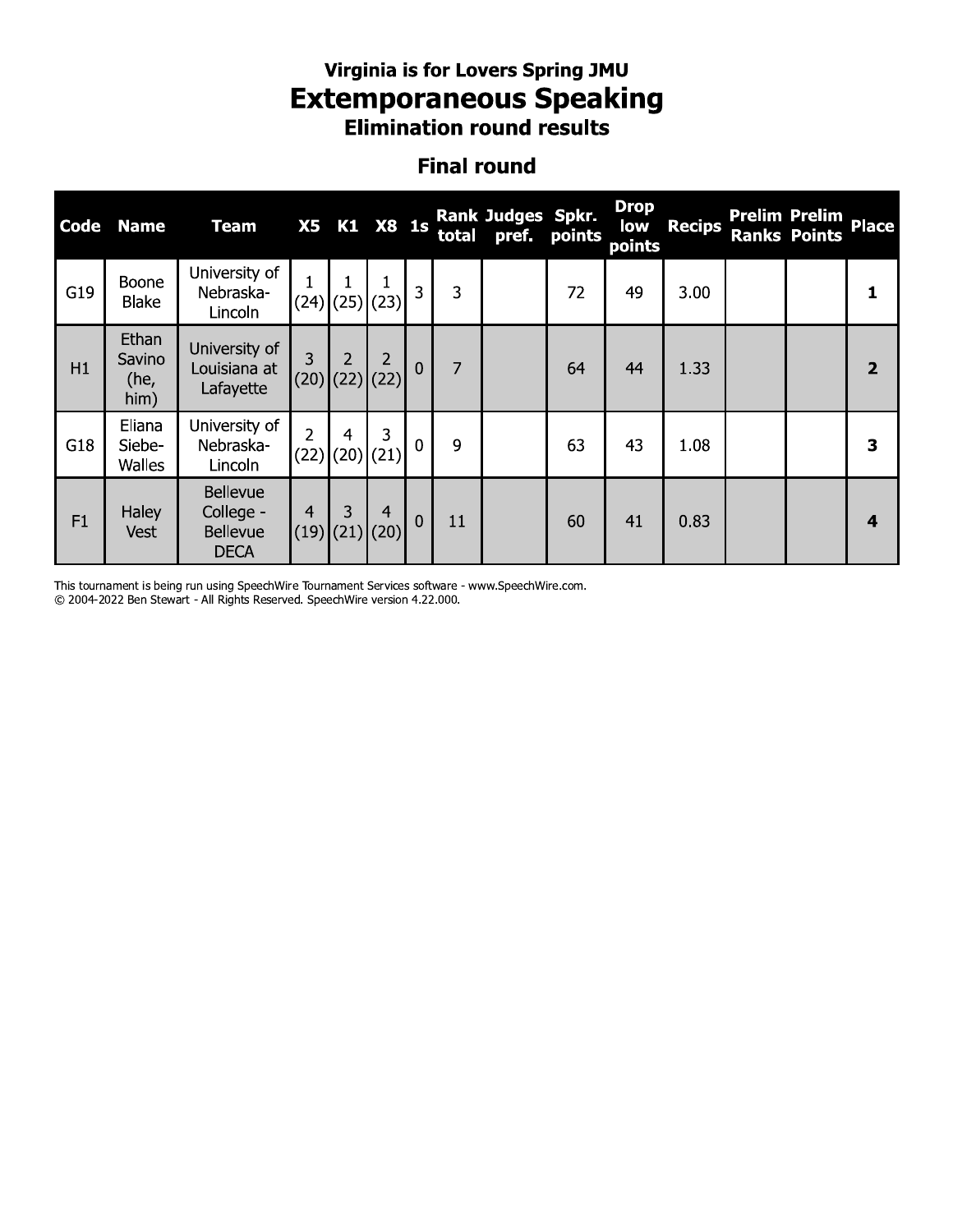# Virginia is for Lovers Spring JMU<br>**Impromptu Speaking**<br>Elimination round results

### **Final round**

| Code           | <b>Name</b>                  | <b>Team</b>                                             | <b>X4</b>              | X3                              | <b>X8 1s</b>           |                | total | <b>Rank Judges Spkr.</b><br>pref. | points | <b>Drop</b><br>low<br>points | <b>Recips</b> |                | <b>Prelim Prelim</b><br><b>Ranks Points</b> | <b>Place</b>   |
|----------------|------------------------------|---------------------------------------------------------|------------------------|---------------------------------|------------------------|----------------|-------|-----------------------------------|--------|------------------------------|---------------|----------------|---------------------------------------------|----------------|
| E1             | Rodrigo<br>Trujillo          | <b>Bradley</b><br><b>University</b>                     | $\overline{2}$<br>(22) | $\vert$ (22) $\vert$            | $\overline{2}$<br>(23) | $\mathbf{1}$   | 5     |                                   | 67     | 45                           | 2.00          | 4              | 46                                          | 1              |
| G <sub>1</sub> | Juliana<br>Quattrocchi       | <b>University</b><br><b>of</b><br>Nebraska-<br>Lincoln  | 5                      | $\overline{2}$<br>$(19)$ $(21)$ | $\mathbf{1}$<br>(24)   | $\mathbf{1}$   | 8     |                                   | 64     | 45                           | 1.70          | $\overline{4}$ | 43                                          | $\overline{2}$ |
| J2             | Lexie Burns                  | <b>James</b><br>Madison<br><b>University</b>            | 3                      | 3                               | 3<br>$(21)$ (20) (22)  | $\mathbf 0$    | 9     | 3                                 | 63     | 43                           | 1.00          | 3              | 44                                          | 3              |
| G2             | Maddie<br>Stoerp             | <b>University</b><br><b>of</b><br>Nebraska-<br>Lincoln  | 1                      | $\overline{4}$<br>$(23)$ $(19)$ | $\overline{4}$<br>(21) | $\mathbf{1}$   | 9     | $\overline{4}$                    | 63     | 44                           | 1.50          | 4              | 45                                          | 4              |
| H1             | Ethan<br>Savino (he,<br>him) | <b>University</b><br>of<br>Louisiana<br>at<br>Lafayette | $\overline{4}$         | 5<br>$(20)$ (18)                | 5<br>(20)              | $\overline{0}$ | 14    |                                   | 58     | 40                           | 0.65          | 3              | 46                                          | 5              |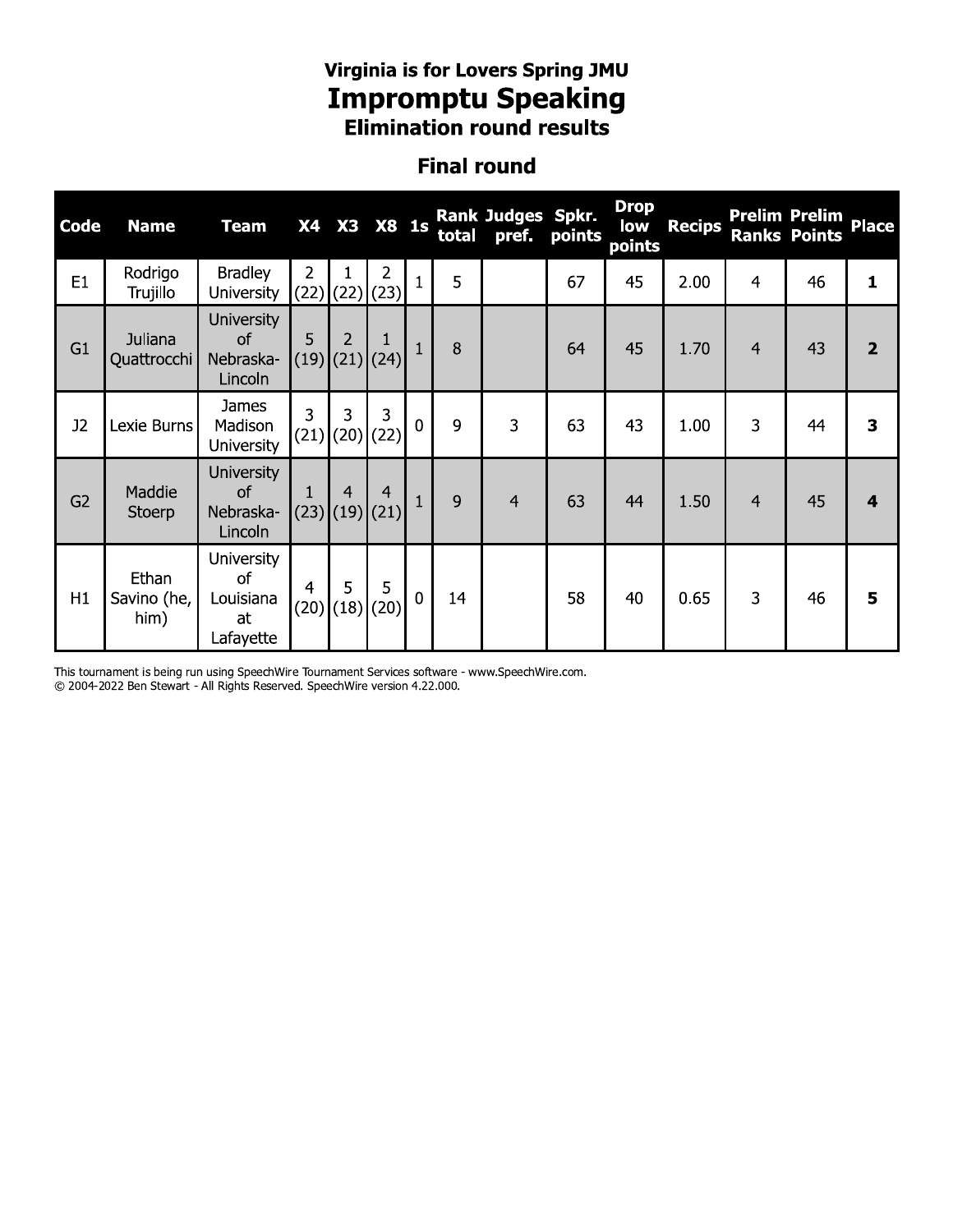## virginia is for Lovers Spring JMU **Informative Speaking Elimination round results**

## Finai round

|                |                 |                                       |                        |                        |                       |                |                | Virginia is for Lovers Spring JMU<br><b>Informative Speaking</b><br><b>Elimination round results</b> |    |                                     |               |   |                                             |                |
|----------------|-----------------|---------------------------------------|------------------------|------------------------|-----------------------|----------------|----------------|------------------------------------------------------------------------------------------------------|----|-------------------------------------|---------------|---|---------------------------------------------|----------------|
|                |                 |                                       |                        |                        |                       |                |                | <b>Final round</b>                                                                                   |    |                                     |               |   |                                             |                |
| Code           | <b>Name</b>     | <b>Team</b>                           |                        |                        | C1 K1 X6 1s           |                |                | <b>Rank Judges Spkr.</b><br>total pref. points                                                       |    | <b>Drop</b><br><b>low</b><br>points | <b>Recips</b> |   | <b>Prelim Prelim</b><br><b>Ranks Points</b> | <b>Place</b>   |
| M <sub>2</sub> | Prem<br>Ganesan | George Mason<br>University            |                        |                        | $(23)$ (25) (25)      | $\overline{3}$ | 3              |                                                                                                      | 73 | 50                                  | 3.00          | 2 | 48                                          | 1              |
| I <sub>1</sub> | Shirley<br>Liu  | Lafayette<br>College                  | $\mathcal{P}$          | 3<br>$(22)$ $(23)$     | 2<br>(24)             | $\mathbf{0}$   | $\overline{7}$ |                                                                                                      | 69 | 47                                  | 1.33          | 4 | 44                                          | $\overline{2}$ |
| G11            | Madison<br>Imig | University of<br>Nebraska-<br>Lincoln | 3                      | 2                      | 3<br>$(21)$ (24) (22) | $\mathbf{0}$   | 8              |                                                                                                      | 67 | 46                                  | 1.17          | 4 | 47                                          | 3              |
| L1             | Alex<br>Lawson  | Northwestern<br><b>University</b>     | $\overline{4}$<br>(20) | $\overline{4}$<br>(22) | (21)                  | $\mathbf{0}$   | 12             |                                                                                                      | 63 | 43                                  | 0.75          | 3 | 47                                          | 4              |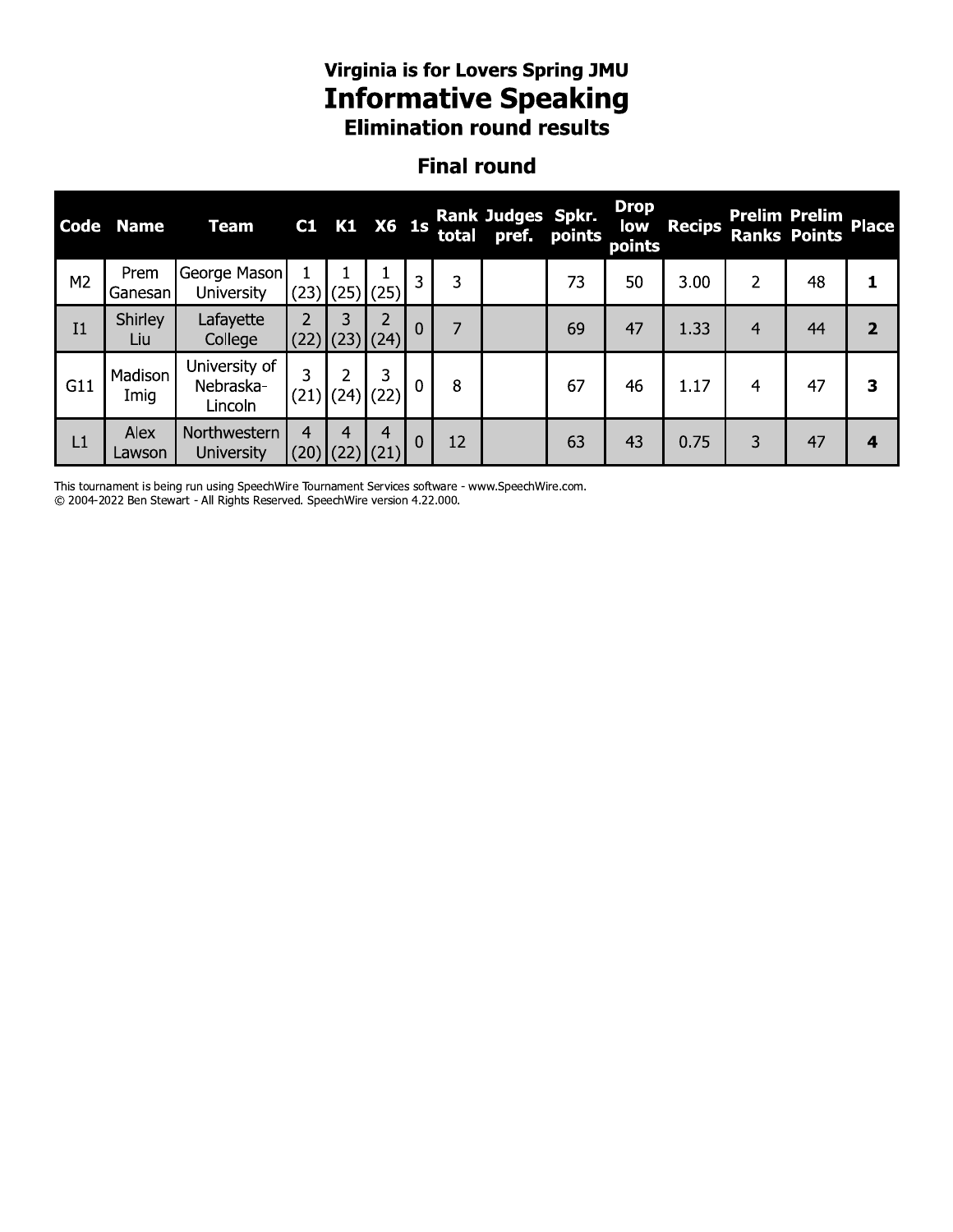# Virginia is for Lovers Spring JMU<br>**Persuasive Speaking**<br>Elimination round results

#### **Final round**

| <b>Code</b>    | <b>Name</b>              | <b>Team</b>                                                    |                | X2 H1 X4 1s                        |                |                | total | Rank Judges Spkr.<br>pref. | points | <b>Drop</b><br>low<br>points | <b>Recips</b> | <b>Prelim Prelim</b><br><b>Ranks Points</b> | <b>Place</b>            |
|----------------|--------------------------|----------------------------------------------------------------|----------------|------------------------------------|----------------|----------------|-------|----------------------------|--------|------------------------------|---------------|---------------------------------------------|-------------------------|
| I <sub>1</sub> | Shirley<br>Liu           | Lafayette<br>College                                           | 1              | $(23)$ (25)                        | (23)           | 3              | 3     |                            | 71     | 48                           | 3.00          |                                             | 1                       |
| <b>B1</b>      | Hailea<br><b>Stone</b>   | <b>SDSU</b>                                                    | 2              | 3<br>$(21)$ (23)(21)               | 3              | $\overline{0}$ | 8     |                            | 65     | 44                           | 1.17          |                                             | $\overline{2}$          |
| G12            | Adison<br>Spray          | University of<br>Nebraska-<br>Lincoln                          | 3<br>(20)      | 5<br>(21)                          | 2<br>(22)      | $\mathbf 0$    | 10    |                            | 63     | 43                           | 1.03          |                                             | 3                       |
| G2             | Maddie<br>Stoerp         | University of<br>Nebraska-<br>Lincoln                          | 5              | 2<br> (17) (24) (20)               | $\overline{4}$ | $\mathbf 0$    | 11    |                            | 61     | 44                           | 0.95          |                                             | $\overline{\mathbf{4}}$ |
| B <sub>3</sub> | Reychel<br>Joy<br>Robles | <b>SDSU</b>                                                    | $\overline{4}$ | $\overline{4}$<br>$(19)$ (22) (19) | 5              | $\overline{0}$ | 13    |                            | 60     | 41                           | 0.70          |                                             | 5                       |
| F1             | <b>Haley</b><br>Vest     | <b>Bellevue</b><br>College -<br><b>Bellevue</b><br><b>DECA</b> | 6              | 6<br>$(16)$ (20) (18)              | 6              | $\overline{0}$ | 18    |                            | 54     | 38                           | 0.50          |                                             | 6                       |
| F <sub>2</sub> | Kimm<br>Moore            | Bellevue<br>College -<br>Bellevue<br><b>DECA</b>               | 7              | 7<br>$(15)$ $(19)$                 | 7<br>(17)      | $\mathbf 0$    | 21    |                            | 51     | 36                           | 0.43          |                                             | 7                       |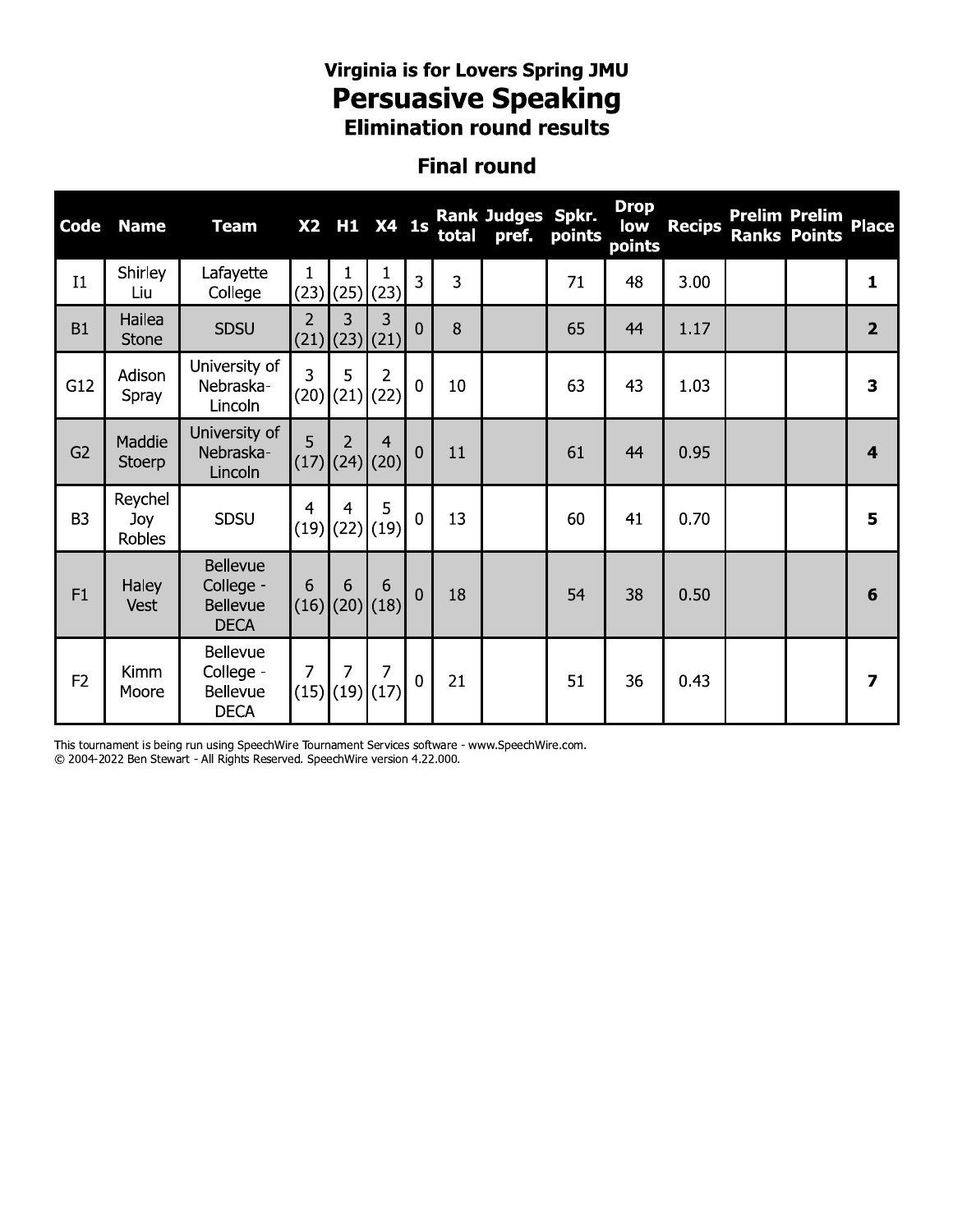# Virginia is for Lovers Spring JMU **Poetry Interpretation**<br>Elimination round results

### **Final round**

| <b>Code</b>    | <b>Name</b>               | <b>Team</b>                                     | C1                     |           | X2 X8 1s         |                |                | <b>Rank Judges Spkr.</b><br>total pref. points |    | <b>Drop</b><br>low<br>points | <b>Recips</b> | <b>Prelim Prelim</b><br><b>Ranks Points</b> | <b>Place</b>     |
|----------------|---------------------------|-------------------------------------------------|------------------------|-----------|------------------|----------------|----------------|------------------------------------------------|----|------------------------------|---------------|---------------------------------------------|------------------|
| G <sub>4</sub> | Victoria<br><b>Thomas</b> | <b>University</b><br>of<br>Nebraska-<br>Lincoln | (25)                   | (23)      | 2<br>(23)        | $\overline{2}$ | 4              |                                                | 71 | 48                           | 2.50          |                                             |                  |
| <b>B1</b>      | Hailea<br><b>Stone</b>    | <b>SDSU</b>                                     | 3<br>(22)              | 3<br>(21) | (24)             | $\mathbf{1}$   | $\overline{7}$ |                                                | 67 | 46                           | 1.67          |                                             | $\overline{2}$   |
| K1             | Haden<br>Reynolds         | Louisiana<br><b>State</b><br><b>University</b>  | $\overline{2}$<br>(24) | 2         | 4<br>$(22)$ (21) | $\mathbf{0}$   | 8              |                                                | 67 | 46                           | 1.25          |                                             | 3                |
| G <sub>3</sub> | Hailey<br>Cheek           | <b>University</b><br>of<br>Nebraska-<br>Lincoln | 4<br>(21)              | 4<br>(19) | 3<br>(22)        | $\mathbf 0$    | 11             |                                                | 62 | 43                           | 0.83          |                                             | $\boldsymbol{4}$ |
| J1             | Arina<br>Drovetskaya      | James<br>Madison<br><b>University</b>           | 5<br>(20)              | 5<br>(17) | 5<br>(20)        | $\mathbf 0$    | 15             |                                                | 57 | 40                           | 0.60          |                                             | 5                |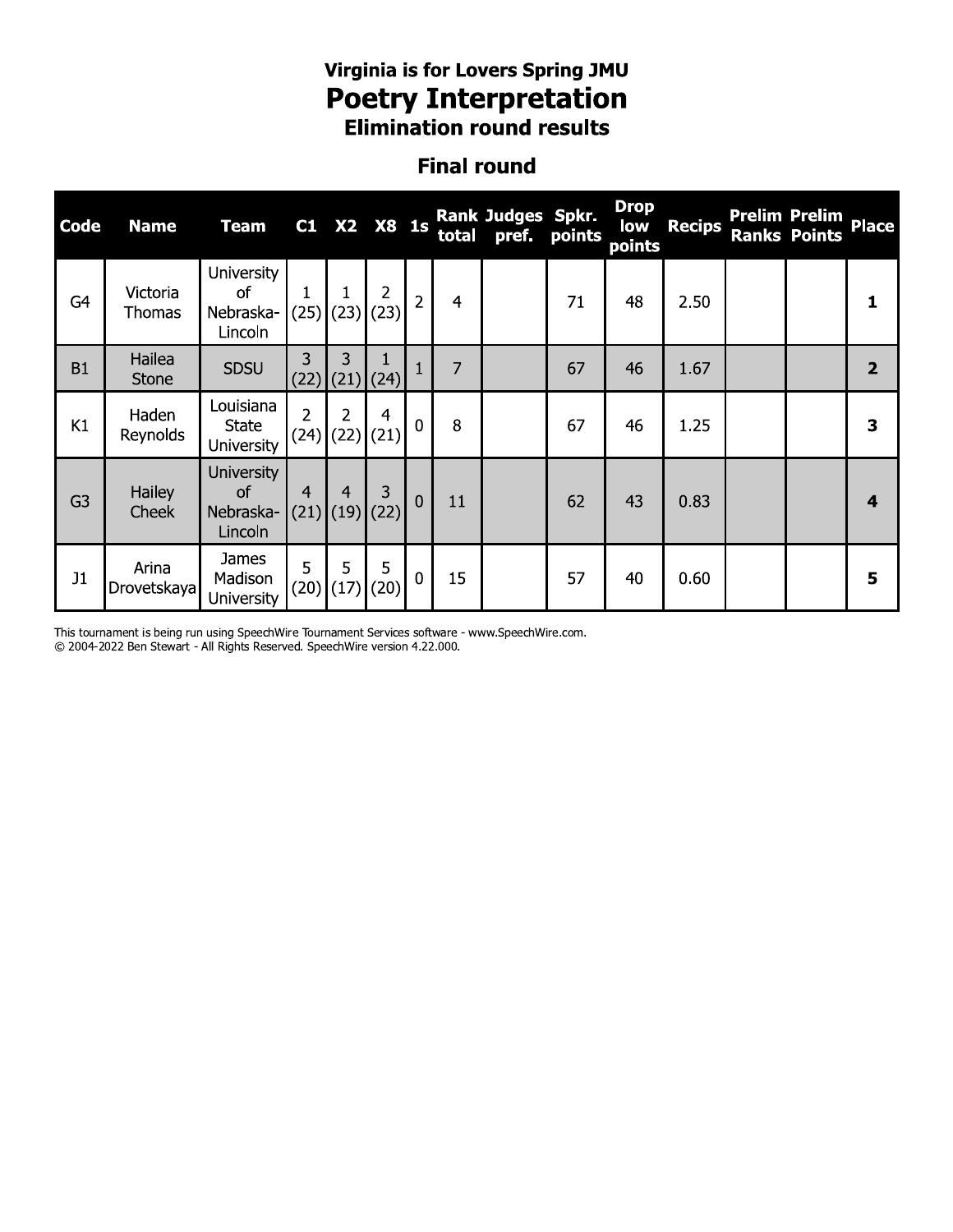# Virginia is for Lovers Spring JMU **Program Oral Interpretation**<br>Elimination round results

#### **Final round**

| Code           | <b>Name</b>                 | <b>Team</b>                                    | F <sub>1</sub>         | <b>X9</b> | $X1$ 1s                       |              | total | <b>Rank Judges Spkr.</b><br>pref. | points | <b>Drop</b><br>low<br>points | <b>Recips</b> |                | <b>Prelim Prelim</b><br><b>Ranks Points</b> | <b>Place</b>   |
|----------------|-----------------------------|------------------------------------------------|------------------------|-----------|-------------------------------|--------------|-------|-----------------------------------|--------|------------------------------|---------------|----------------|---------------------------------------------|----------------|
| K1             | Haden<br>Reynolds           | Louisiana<br><b>State</b><br><b>University</b> | 3<br>(22)              |           | 2<br>$(25)$ (23)              |              | 6     |                                   | 70     | 48                           | 1.83          | 2              | 48                                          |                |
| G <sub>9</sub> | Clare<br>Frances<br>Kennedy | University of<br>Nebraska-<br>Lincoln          | (24)                   | 4         | 3<br>$(22)$ (22)              |              | 8     | $\overline{2}$                    | 68     | 46                           | 1.58          | $\overline{2}$ | 47                                          | $\overline{2}$ |
| G <sub>6</sub> | Philomena<br>Williams       | University of<br>Nebraska-<br>Lincoln          | $\overline{2}$<br>(22) | 2         | $\overline{4}$<br>$(24)$ (21) | $\mathbf 0$  | 8     | 3                                 | 67     | 46                           | 1.25          | $\overline{4}$ | 46                                          | 3              |
| <b>B1</b>      | Hailea<br><b>Stone</b>      | <b>SDSU</b>                                    | 5<br>(20)              | 5         | $(21)$ $(24)$                 | $\mathbf{1}$ | 11    |                                   | 65     | 45                           | 1.40          | 5              | 44                                          | 4              |
| M1             | Sujay<br>Khona              | George<br>Mason<br><b>University</b>           | 4<br>(20)              | 3<br>(23) | 5<br>(20)                     | $\mathbf 0$  | 12    |                                   | 63     | 43                           | 0.78          | 5              | 45                                          | 5              |